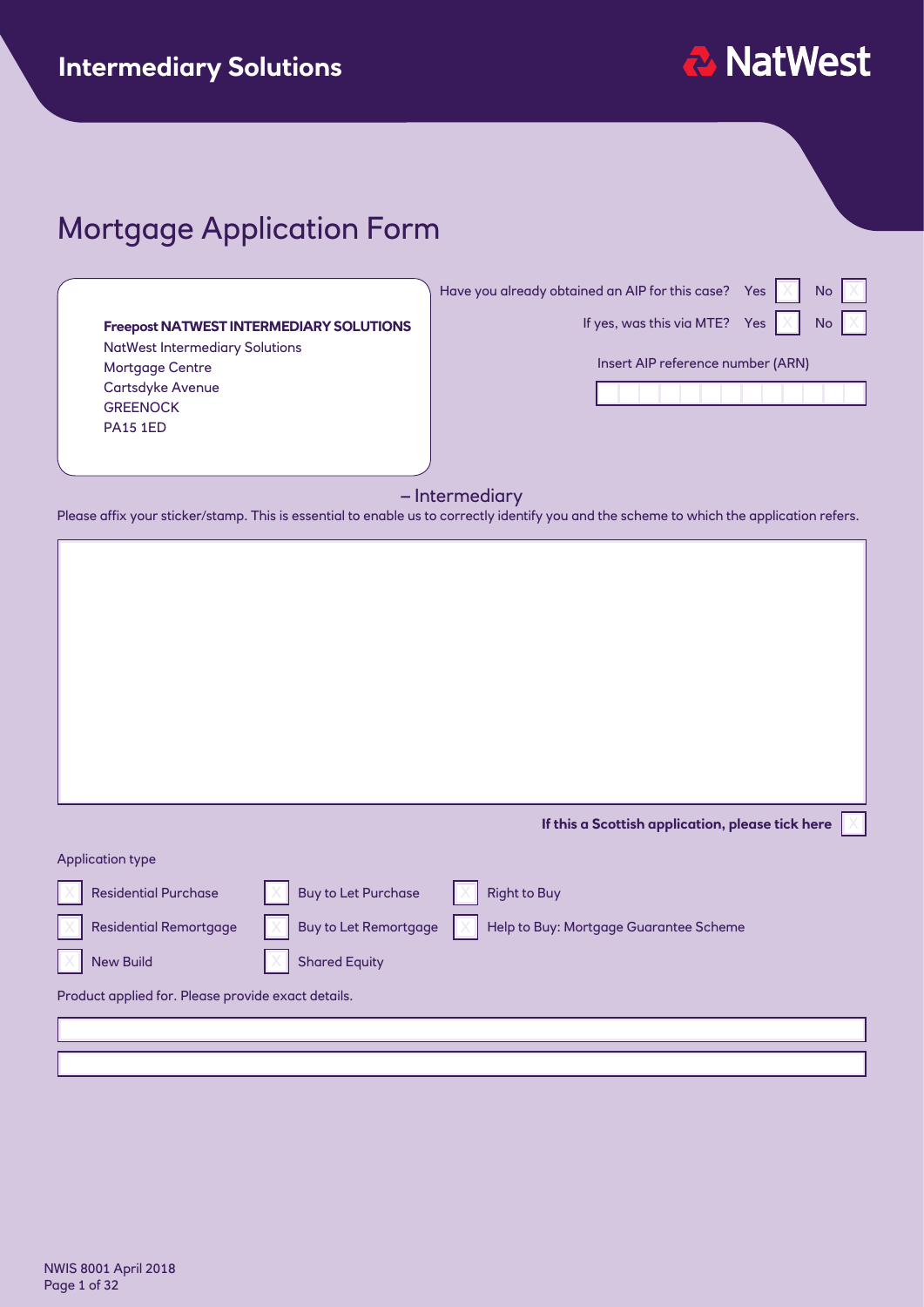| Intermediary identification                                                                                                                                                          |                                                                                          |
|--------------------------------------------------------------------------------------------------------------------------------------------------------------------------------------|------------------------------------------------------------------------------------------|
| Principal or DA FCA authorisation number is                                                                                                                                          | As an appointed representative, my FCA authorisation number is                           |
|                                                                                                                                                                                      |                                                                                          |
| (a) I am submitting this application as a Directly Authorised (DA) Broker                                                                                                            |                                                                                          |
| (b) I am an appointed representative and authorised to submit this application through (please detail your Principal)                                                                |                                                                                          |
|                                                                                                                                                                                      |                                                                                          |
| <b>Network Information</b>                                                                                                                                                           |                                                                                          |
| Please advise the Network you are authorised to use                                                                                                                                  |                                                                                          |
| FAILURE TO DO SO WILL RESULT IN DELAYS IN FEES BEING PAID                                                                                                                            |                                                                                          |
| Network or Club name:                                                                                                                                                                |                                                                                          |
| Intermediary information                                                                                                                                                             |                                                                                          |
| Please complete all sections to ensure we have the necessary information to process your application in line with our service standards.                                             |                                                                                          |
| This is essential to avoid any delays in the assessment of the application and to enable us to communicate with the correct Introducer.                                              |                                                                                          |
| Accurate information will also allow us to pay the agreed Marketing Fee on Completion.                                                                                               |                                                                                          |
| <b>Broker/Adviser details</b>                                                                                                                                                        |                                                                                          |
| Your full name                                                                                                                                                                       | <b>Business name</b>                                                                     |
|                                                                                                                                                                                      |                                                                                          |
| <b>Address</b>                                                                                                                                                                       |                                                                                          |
|                                                                                                                                                                                      |                                                                                          |
|                                                                                                                                                                                      | Postcode                                                                                 |
| Telephone                                                                                                                                                                            | Fax                                                                                      |
|                                                                                                                                                                                      |                                                                                          |
| <b>Email address</b>                                                                                                                                                                 |                                                                                          |
|                                                                                                                                                                                      | By giving us your email address, you are consenting to us<br>contacting you in this way. |
| <b>Residential Mortgages</b>                                                                                                                                                         |                                                                                          |
| <b>Rejected Advice</b><br><b>Advised</b>                                                                                                                                             | <b>Self Service</b>                                                                      |
|                                                                                                                                                                                      |                                                                                          |
| I have charged the applicant(s) for arranging/advising the mortgage                                                                                                                  | £                                                                                        |
| Application contact details. Please complete ONLY if you are using a third party administrator/packager to deal with this case.<br>Any correspondence will be sent directly to them. |                                                                                          |
| Contact name                                                                                                                                                                         | Company name                                                                             |
|                                                                                                                                                                                      |                                                                                          |
| <b>Address</b>                                                                                                                                                                       |                                                                                          |
|                                                                                                                                                                                      |                                                                                          |
|                                                                                                                                                                                      |                                                                                          |
|                                                                                                                                                                                      | Postcode                                                                                 |
| <b>Telephone</b>                                                                                                                                                                     | Fax                                                                                      |
|                                                                                                                                                                                      |                                                                                          |
| Email address                                                                                                                                                                        |                                                                                          |
|                                                                                                                                                                                      | By giving us your email address, you are consenting to us                                |

contacting you in this way.

┚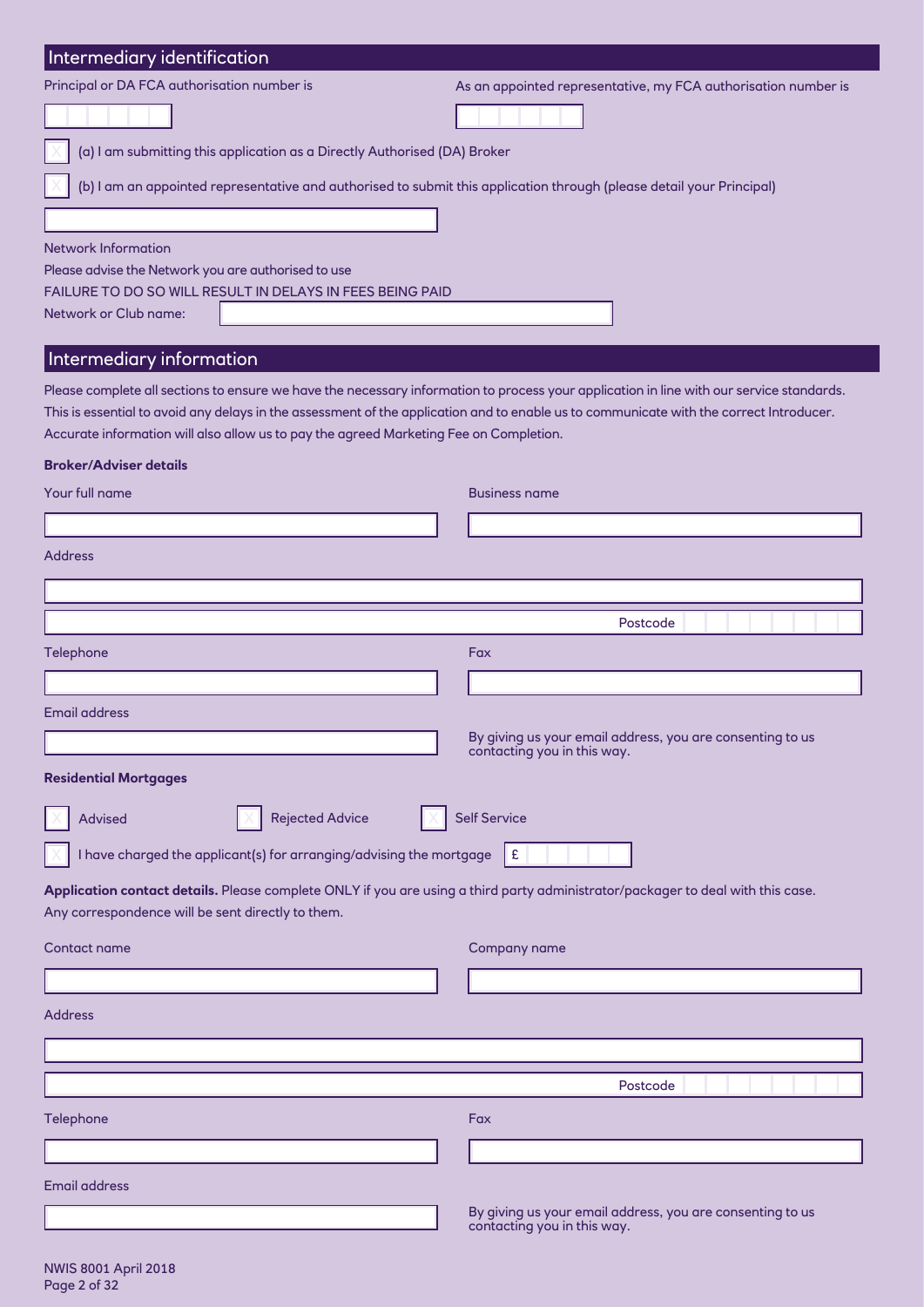#### To be completed by the Intermediary

#### **KYC Requirements**

There are serious consequences for all FCA regulated parties if fulfilment of Anti-Money Laundering procedures are not fully met.

#### **Source of introduction**

Please tick box and provide source of identification as required within the tables below.



a) The applicant(s) were interviewed Face to Face

b) The applicant(s) were not interviewed Face to Face

#### Documents required for identification checks

When returning your customer's application please ensure that you have enclosed the following:

- Fully completed and signed application.
- Documents required for identification checks and credit assessment as set out below. Please note that where we ask for bank statements these must be originals or certified copies of originals. We do not accept ATM printouts.

To enable us to complete identity checks please enclose one document from the identification checklist and one document from the address checklist for each applicant. If you are unable to provide these documents please contact us for guidance. Please note, we cannot accept statements from the same bank for identification and address checks.

| Identification - 1 required per applicant                                                                                                                                                                      | <b>Main Applicant</b> | <b>Joint Applicant</b> |
|----------------------------------------------------------------------------------------------------------------------------------------------------------------------------------------------------------------|-----------------------|------------------------|
| A certified copy of current valid passport OR                                                                                                                                                                  |                       |                        |
| HM Revenue and Customs Tax Notifications and correspondence,<br>less than 6 months old or dated within the current financial year.                                                                             |                       |                        |
| A certified copy of current full driving licence.                                                                                                                                                              |                       |                        |
| Address - 1 required per applicant                                                                                                                                                                             |                       |                        |
| An original or certified copy of a bank statement confirming the customer's<br>name and current address – less than 3 months old ${\sf OR}$                                                                    |                       |                        |
| An original or certified copy of a utility bill (not mobile phone) confirming the<br>customer's name and current address – less than 3 months old <b>OR</b>                                                    |                       |                        |
| An original or certified copy of an annual mortgage statement (less than 12 months old)<br>or council tax bill (for current or upcoming financial year) confirming the customer's name<br>and current address. |                       |                        |
| Documents required for credit assessment                                                                                                                                                                       |                       |                        |
| <b>Employed applicants</b>                                                                                                                                                                                     | <b>Main Applicant</b> | <b>Joint Applicant</b> |
| Loan-to-value up to 75% AND facility up to £500k                                                                                                                                                               |                       |                        |
| · Latest payslip OR P60 OR                                                                                                                                                                                     |                       |                        |
| • Latest personal bank statement                                                                                                                                                                               |                       |                        |
| Loan-to-value above 75% OR facility above £500k                                                                                                                                                                |                       |                        |
| . Your last 3 months' continuous personal bank statements for all accounts                                                                                                                                     |                       |                        |
| AND, if your salary is not mandated to any of these accounts                                                                                                                                                   |                       |                        |
| • 3 months' consecutive payslips OR                                                                                                                                                                            |                       |                        |
| • Your latest P60                                                                                                                                                                                              |                       |                        |
| Self-employed applicants - including applicants with 20% or greater shareholding                                                                                                                               |                       |                        |
| Loan-to-value up to 75% AND facility up to £500k                                                                                                                                                               |                       |                        |
| • Latest set of audited accounts OR                                                                                                                                                                            |                       |                        |
| • Latest Inland Revenue tax assessment                                                                                                                                                                         |                       |                        |
| Loan-to-value above 75% OR facility above £500k                                                                                                                                                                |                       |                        |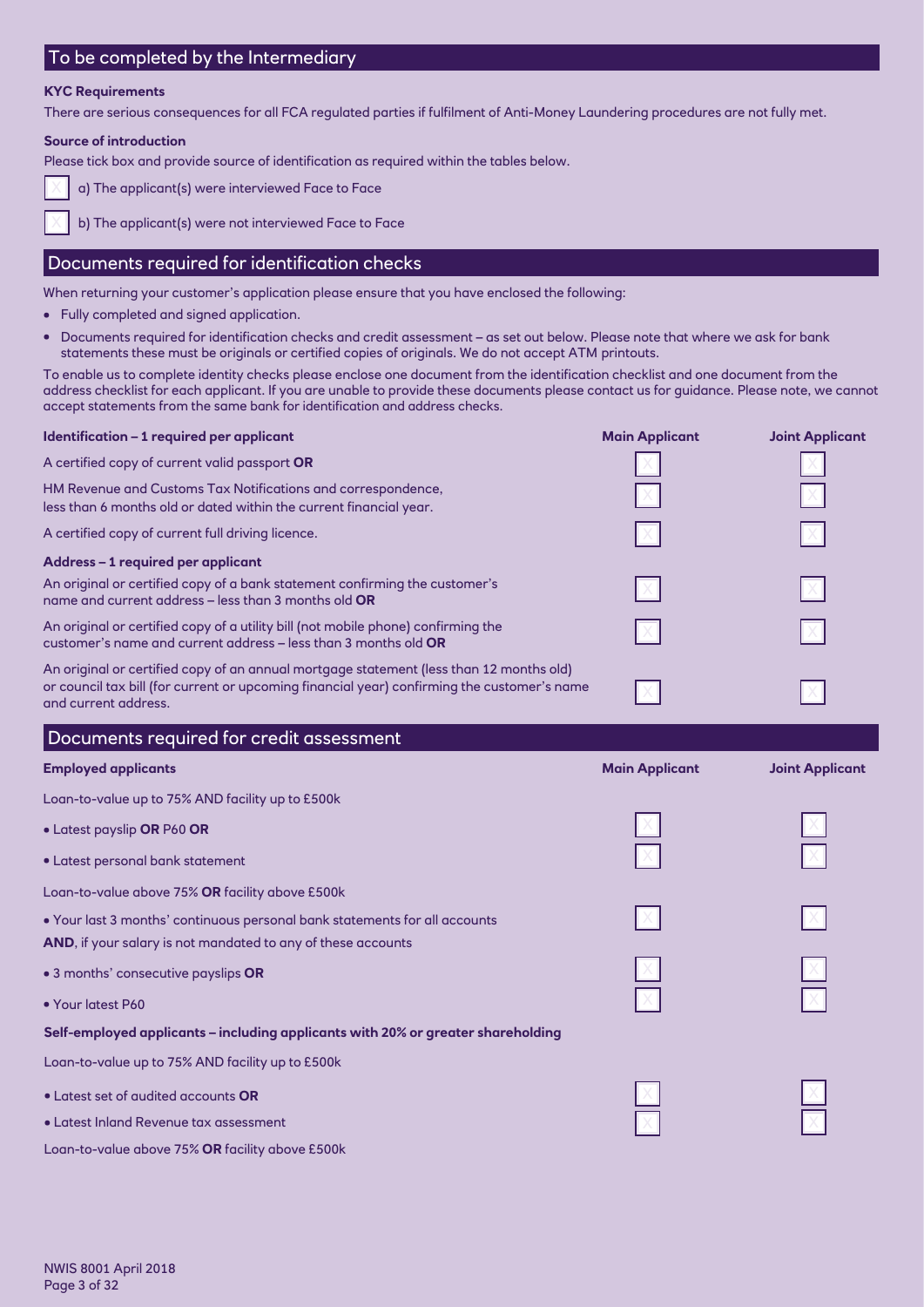- Latest 3 months' consecutive business and personal bank statements **PLUS** one of the following:
- Latest 2 years' finalised accounts **OR**
- Latest 2 years' Inland Revenue tax assessments

Accountant's certificates will no longer be accepted.

**We may require additional documents for credit assessment depending on the applicant's circumstances.**

#### Important – Certifying documents

Please ensure that each photocopy page is certified with the words 'TRUE COPY OF THE ORIGINAL' and shows your company name and your full name (in BLOCK CAPITALS), together with your signature and the date.

#### Checklist and Declaration

| An incomplete form may delay the processing of this application. To help us to help you please tick all appropriate boxes and sign to<br>confirm the following.                                        |
|--------------------------------------------------------------------------------------------------------------------------------------------------------------------------------------------------------|
| I have completed the application form and provided the necessary documentation in accordance with NatWest's underwriting                                                                               |
| and Mortgage Product criteria                                                                                                                                                                          |
| I have read and understood the Banks's Anti-Money Laundering requirements/quidelines as described on page 3                                                                                            |
| I confirm that the applicant(s) were seen face to face and copies of the original proof of identification/address verification<br>are attached in accordance with Anti-Money Laundering Legislation OR |
| confirm that the applicant(s) were not seen face to face and copies of the original proof of identification/address<br>verification are attached in accordance with Anti-Money Laundering Legislation  |
| If this is a new build case, sales particulars, NHBC/Zurich equivalent certificate and house price details are attached                                                                                |
| If an agreement in principle has already been obtained, and this was not via MTE, AIP response is attached                                                                                             |
| have completed all necessary details on page 2 to enable the Bank to identify the source of introduction and the affiliated Scheme                                                                     |
| I, or my company, are authorised as a Principal with the Financial Conduct Authority OR                                                                                                                |
| I, or my company, are appointed representatives permitted to submit Mortgage Business through a Principal as detailed in this application                                                              |
| The applicant(s) have signed and dated the application form and declarations as appropriate                                                                                                            |
| The applicant (s) have signed and dated the payment authority form in respect of fees due                                                                                                              |
| We reserve the right to request bank statements/additional proof of income for all cases inclusive of low risk. Please ensure you have<br>advised the customer of this.                                |
| <b>Intermediary signature</b>                                                                                                                                                                          |
|                                                                                                                                                                                                        |

**Date**

**On behalf of NatWest Intermediary Solutions we thank you for submitting this application.**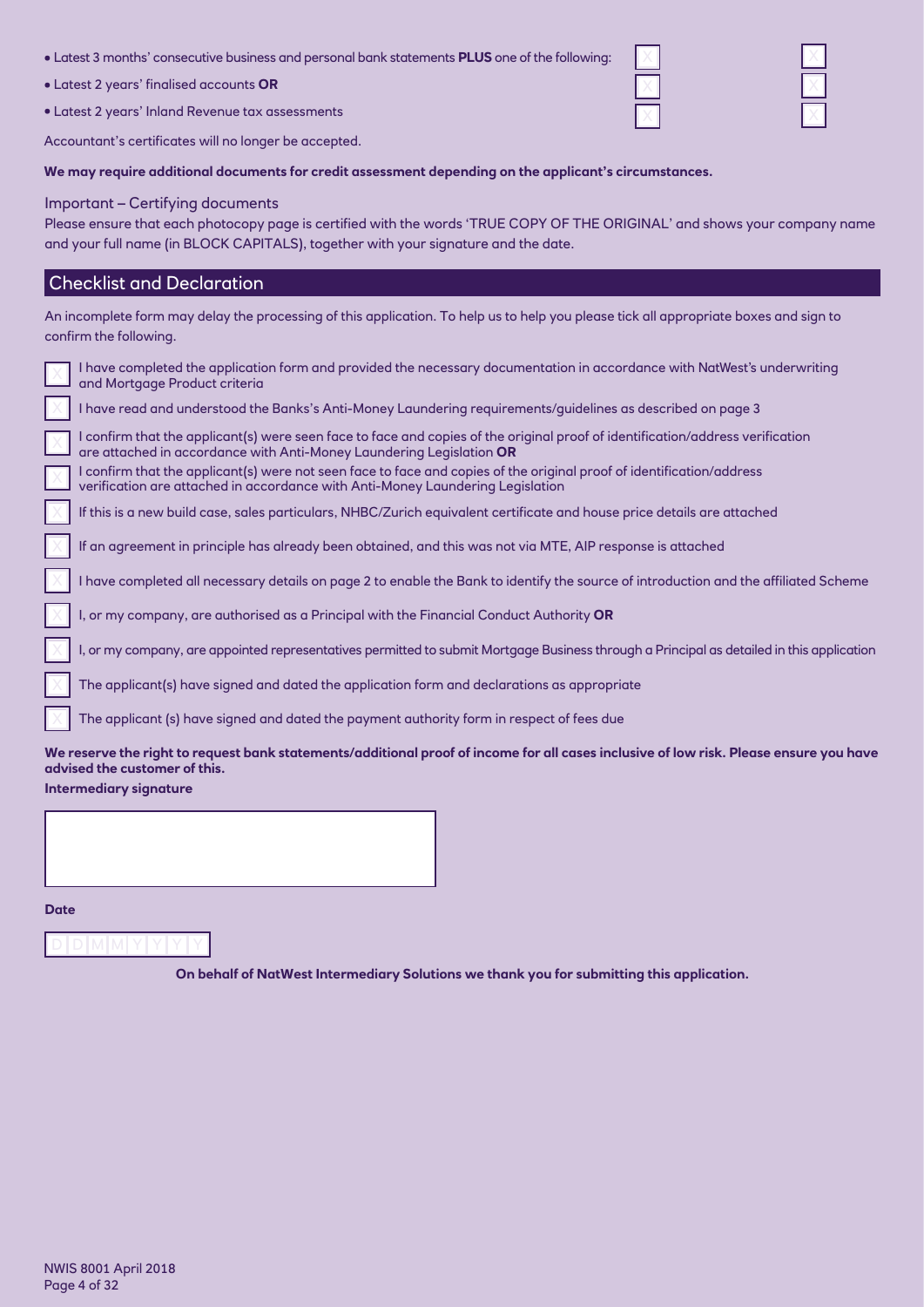| <b>For Bank use only</b> | <b>CIN</b><br>___ | <b>CIN</b> |  |
|--------------------------|-------------------|------------|--|
|                          |                   |            |  |

#### **How we will use your information**

Before continuing with this application, please read the information below which explains how we and others will use your personal and financial information during this application process. When we use and share personal and financial information, we do so on the basis that we have a legitimate interest to prevent fraud and money laundering, to manage our risk and to protect our business and to comply with laws that apply to us (including verifying your identity and assessing the suitability of our products).

For full details about how we use the personal and financial information of our customers, please see our full Privacy Notice at www.natwest.com/privacy.

#### **Who we are**

The organisation responsible for processing your personal and financial information is National Westminster Bank Plc, a member of The Royal Bank of Scotland Group ("**RBS**").

| 1. About you<br>Please complete all sections in BLOCK CAPITALS. Tick where appropriate                                                                                        |                                                                                                                          |
|-------------------------------------------------------------------------------------------------------------------------------------------------------------------------------|--------------------------------------------------------------------------------------------------------------------------|
| Main applicant                                                                                                                                                                | Joint applicant                                                                                                          |
| Surname                                                                                                                                                                       | Surname                                                                                                                  |
|                                                                                                                                                                               |                                                                                                                          |
| First name(s)                                                                                                                                                                 | First name(s)                                                                                                            |
|                                                                                                                                                                               |                                                                                                                          |
| <b>Title</b><br>Mr<br><b>Mrs</b><br><b>Miss</b><br>Ms                                                                                                                         | <b>Title</b><br><b>Miss</b><br>Ms<br>Mr<br><b>Mrs</b>                                                                    |
| If other, please state                                                                                                                                                        | If other, please state                                                                                                   |
|                                                                                                                                                                               |                                                                                                                          |
| <b>Sex</b><br>Male<br>Female                                                                                                                                                  | Sex<br>Female<br>Male                                                                                                    |
| Date of<br>birth                                                                                                                                                              | Date of<br>birth                                                                                                         |
| <b>Relationship status</b>                                                                                                                                                    | <b>Relationship status</b>                                                                                               |
| Living with<br>Married/Civil<br>Single<br>partner<br>partnership                                                                                                              | Living with<br>Married/Civil<br>Single<br>partner<br>partnership                                                         |
| Widowed/Surviving civil<br>Divorced/Dissolved/<br>partner<br>Separated<br>Number of dependants                                                                                | <b>Widowed/Surviving civil</b><br>Divorced/Dissolved/<br>partner<br>Separated<br>Number of dependants                    |
| 2<br>3<br>1<br>4+                                                                                                                                                             | 3<br>$\overline{0}$<br>2<br>4+                                                                                           |
| Mother's maiden name (we need this information for security purposes)                                                                                                         | Mother's maiden name (we need this information for security purposes)                                                    |
|                                                                                                                                                                               |                                                                                                                          |
| Nationality                                                                                                                                                                   | <b>Nationality</b>                                                                                                       |
| <b>UK</b><br>Other please specify                                                                                                                                             | <b>UK</b><br>Other please specify                                                                                        |
| <b>No</b><br>Do you have the right to reside in the UK?<br>Yes<br><b>Present address</b>                                                                                      | Do you have the right to reside in the UK?<br><b>No</b><br>Yes<br><b>Present address</b>                                 |
|                                                                                                                                                                               |                                                                                                                          |
|                                                                                                                                                                               |                                                                                                                          |
| Postcode                                                                                                                                                                      | Postcode                                                                                                                 |
| At present are you?                                                                                                                                                           | At present are you?                                                                                                      |
| Owner<br>Tenant  <br>Living with parents<br>Other                                                                                                                             | Living with parents<br>Owner<br>Tenant $\vert \times$<br>Other                                                           |
| If other, please provide details on page 18                                                                                                                                   | If other, please provide details on page 18                                                                              |
| When did you move to this address?                                                                                                                                            | When did you move to this address?<br>If at present address for more than 3 years go to 'Your contact details' on page 6 |
| If at present address for more than 3 years go to 'Your contact details' on page 6<br>Please complete details for all addresses in the last three years<br>Previous address 1 | Please complete details for all addresses in the last three years<br>Previous address 1                                  |
|                                                                                                                                                                               |                                                                                                                          |
|                                                                                                                                                                               |                                                                                                                          |
| Postcode                                                                                                                                                                      | Postcode                                                                                                                 |
| When did you move to this address?                                                                                                                                            | When did you move to this address?                                                                                       |
| Were you?                                                                                                                                                                     | Were you?                                                                                                                |
| Living with parents<br>Owner<br>Tenant<br>Other                                                                                                                               | Living with parents<br>Owner<br>Tenant<br>Other                                                                          |
| Please provide details on page 18 if you have had more than two addresses in the last three years<br><b>NWIS 8001 April 2018</b>                                              | Please provide details on page 18 if you have had more than two addresses in the last three years                        |

Page 5 of 32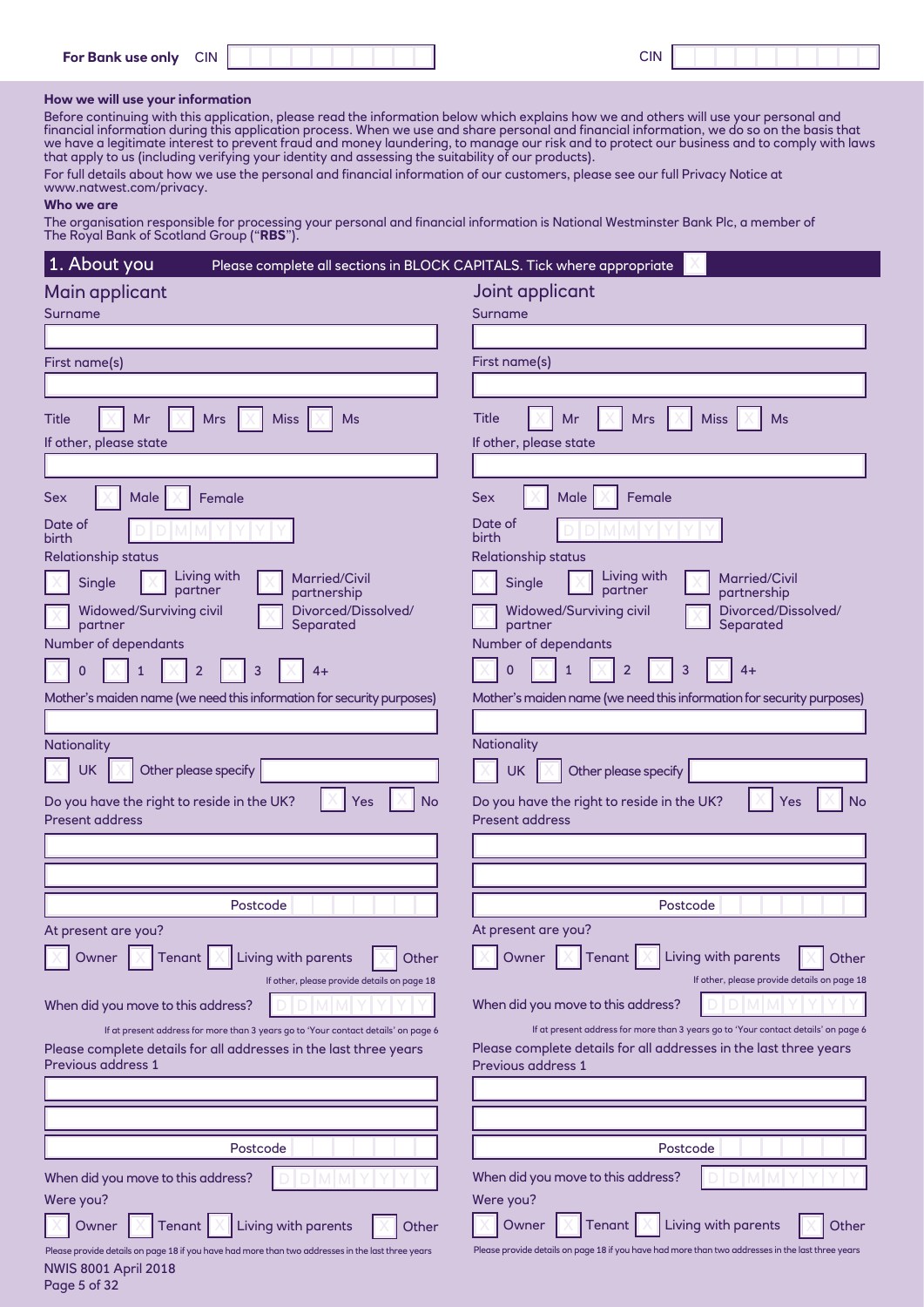#### 1. About you continued

#### Main applicant

|  | Joint applicant |  |  |  |
|--|-----------------|--|--|--|
|  |                 |  |  |  |
|  |                 |  |  |  |

Telephone number

Fax number

Yes

Postcode

If yes, how much is the share?  $\sim$  %

Date you started with this employer or own business started

Do you own a share in the company?

If 20% share or greater please go to section 4 'About your business'

If the proposed mortgage term exceeds your intended retirement age please complete the following:

Is retirement income available?  $\|\times\|$  Yes  $\|\times\|$  No How many financial dependants will you have after retirement?

No Please go to section 3 'About your job'

What is your intended retirement age?

| main applicant                                                                                                                                                                  | some applicant                                                                                                                           |
|---------------------------------------------------------------------------------------------------------------------------------------------------------------------------------|------------------------------------------------------------------------------------------------------------------------------------------|
| <b>Your contact details</b>                                                                                                                                                     | <b>Your contact details</b>                                                                                                              |
| Telephone number(s)                                                                                                                                                             | Telephone number(s)                                                                                                                      |
| Home                                                                                                                                                                            | Home                                                                                                                                     |
| Work                                                                                                                                                                            | Work                                                                                                                                     |
| Mobile                                                                                                                                                                          | Mobile                                                                                                                                   |
| Preferred contact number<br>Work<br>Mobile<br>Home $ \times $<br>Any<br>Preferred day and contact time<br>Tue<br>Wed<br>Fri<br>Mon<br>Thur<br>am/pm<br>2. About your occupation | Preferred contact number<br>Mobile<br>Home<br>Work<br>Any<br>Preferred day and contact time<br>Mon<br>Tue<br>Wed<br>Fri<br>Thur<br>am/pm |
| Main applicant                                                                                                                                                                  | Joint applicant                                                                                                                          |
| Your occupation                                                                                                                                                                 | Your occupation                                                                                                                          |
| Name and address of your employer/your business                                                                                                                                 | Name and address of your employer/your business                                                                                          |
| Company name                                                                                                                                                                    | Company name                                                                                                                             |
|                                                                                                                                                                                 |                                                                                                                                          |
|                                                                                                                                                                                 |                                                                                                                                          |
|                                                                                                                                                                                 |                                                                                                                                          |

Telephone number

Fax number

Date you started with this employer or own business started

Postcode

Do you own a share in the company?

| $X$ Yes | If yes, how much is the share? $\vert$                               | $\%$ |
|---------|----------------------------------------------------------------------|------|
|         | If 20% share or greater please go to section 4 'About your business' |      |
|         | $\overline{\mathbb{X}}$ No Please go to section 3 'About your job'   |      |

| What is your intended retirement age? |  |
|---------------------------------------|--|
|---------------------------------------|--|

| If the proposed mortgage term exceeds your intended |  |
|-----------------------------------------------------|--|
| retirement age please complete the following:       |  |
|                                                     |  |

Is retirement income available?  $X \times Y$ es  $X \times Y$ 

| How many financial dependants will you have after retirement? |
|---------------------------------------------------------------|
|---------------------------------------------------------------|

## 3. About your job

| This section only needs to be completed by employed applicants<br>Main applicant                           | This section only needs to be completed by employed applicants<br>Joint applicant |
|------------------------------------------------------------------------------------------------------------|-----------------------------------------------------------------------------------|
|                                                                                                            |                                                                                   |
| How often are you paid?                                                                                    | How often are you paid?                                                           |
| $\boxed{\times}$ Monthly $\boxed{\times}$ Fortnightly $\boxed{\times}$ Weekly<br>Other                     | Fortnightly $\  \times \ $ Weekly<br>$\ \times\ $ Monthly<br>Other                |
| How are you paid?                                                                                          | How are you paid?                                                                 |
| Cheque $\overline{\phantom{a}}$ Salary paid $\overline{\phantom{a}}$<br>$\vert \times \vert$ Cash<br>Other | $\boxed{\times}$ Salary paid $\boxed{\phantom{1}}$<br>Cash<br>Cheque<br>Other     |
| Are you?                                                                                                   | Are you?                                                                          |
| $\ X\ $ Permanent $\ X\ $ Temporary $\ X\ $ Contract<br>Other                                              | $\ X\ $ Permanent $\ X\ $ Temporary $\ X\ $ Contract<br>Other                     |

#### NWIS 8001 April 2018 Page 6 of 32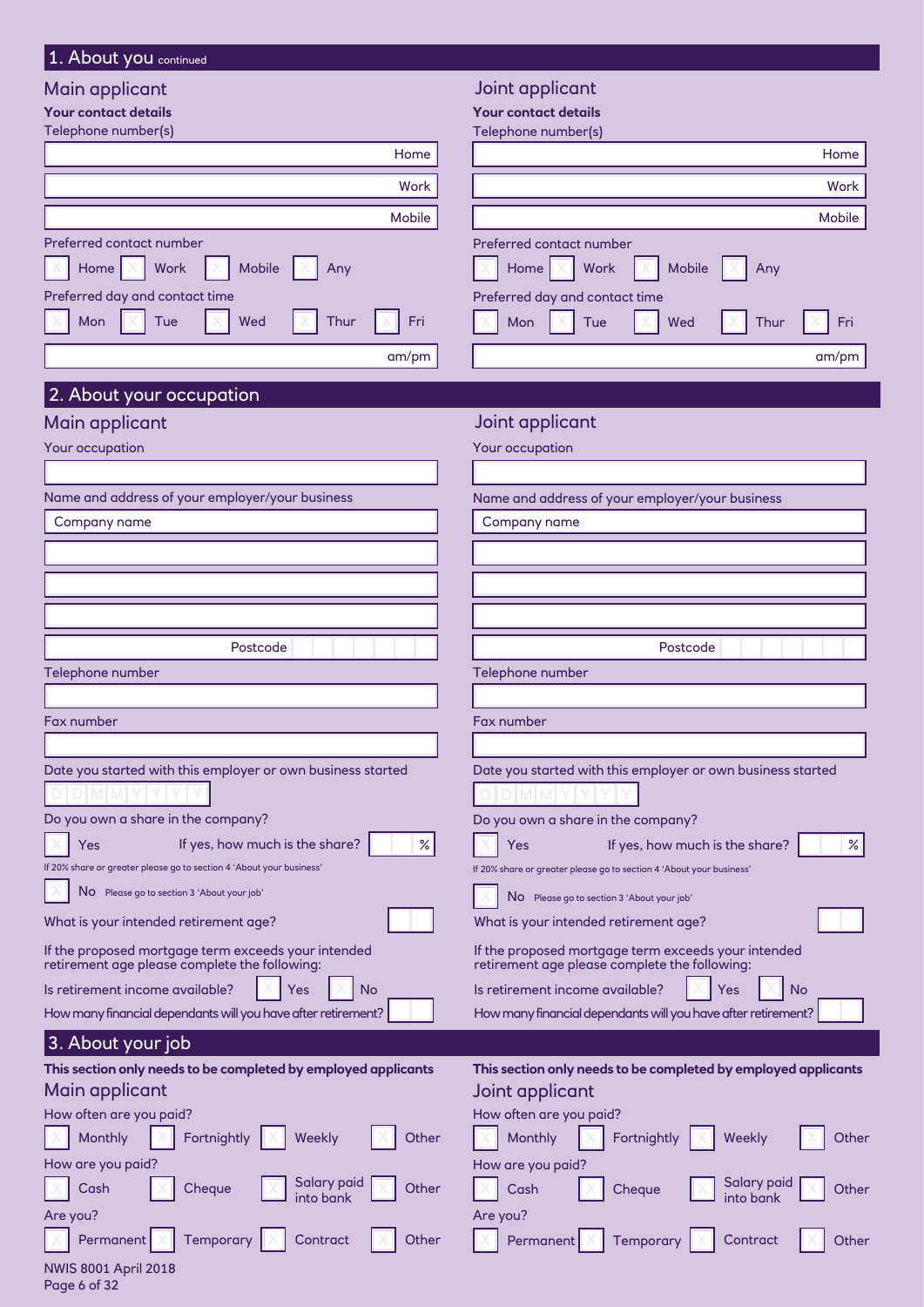| Main applicant                                                                            |                                                                                           |
|-------------------------------------------------------------------------------------------|-------------------------------------------------------------------------------------------|
|                                                                                           | Joint applicant                                                                           |
| If on a contract, please specify start date                                               | If on a contract, please specify start date                                               |
|                                                                                           |                                                                                           |
| Please specify end date                                                                   | Please specify end date                                                                   |
|                                                                                           |                                                                                           |
| Have you been continuously employed by this employer since the<br>start date?             | Have you been continuously employed by this employer since the<br>start date?             |
| Yes<br>No If no, please provide details on page 18                                        | <b>Yes</b><br>No If no, please provide details on page 18                                 |
| If less than 6 months with employer please state name and address<br>of previous employer | If less than 6 months with employer please state name and address<br>of previous employer |
| Company name                                                                              | Company name                                                                              |
|                                                                                           |                                                                                           |
|                                                                                           |                                                                                           |
|                                                                                           |                                                                                           |
| Postcode                                                                                  | Postcode                                                                                  |
| Your previous occupation                                                                  |                                                                                           |
|                                                                                           | Your previous occupation                                                                  |
| <b>Start date</b>                                                                         | <b>Start date</b>                                                                         |
|                                                                                           |                                                                                           |
| End date                                                                                  | <b>End date</b>                                                                           |
|                                                                                           |                                                                                           |
| Please go to section 5 'About your finances'                                              | Please go to section 5 'About your finances'                                              |
| 4. About your business                                                                    |                                                                                           |
| This section only needs to be completed by applicants who                                 |                                                                                           |
| run their own business                                                                    | This section only needs to be completed by applicants who<br>run their own business       |
| Main applicant                                                                            | Joint applicant                                                                           |
| <b>Type of business</b>                                                                   | <b>Type of business</b>                                                                   |
|                                                                                           |                                                                                           |
| <b>Position held</b><br>Sole Trader<br><b>Director</b><br>Partner                         | <b>Position held</b><br>Sole Trader<br>Partner<br><b>Director</b>                         |
|                                                                                           |                                                                                           |
| If other, please state                                                                    | If other, please state                                                                    |
| Please provide details of your business perfomance over the last<br>two years             | Please provide details of your business perfomance over the last<br>two years             |
| Latest year<br>Previous year                                                              | Previous year<br>Latest year                                                              |
| 2 0<br>2 0                                                                                | 2 0<br>2 0                                                                                |
| £<br>Turnover<br>£                                                                        | Turnover<br>£<br>$\pmb{\mathsf{E}}$                                                       |
| Net profit before tax<br>£<br>£                                                           | Net profit before tax<br>£<br>£                                                           |
| <b>Drawings/Salary</b><br>£<br>£                                                          | <b>Drawings/Salary</b><br>£<br>£                                                          |
| $\pmb{\mathsf{E}}$<br><b>Dividends</b><br>£                                               | £<br>$\pmb{\mathfrak{E}}$<br><b>Dividends</b>                                             |
| £<br>Net assets<br>£                                                                      | £<br>Net assets<br>£                                                                      |
| Are there any non recurring items on your profit and loss account?                        | Are there any non recurring items on your profit and loss account?                        |

NWIS 8001 April 2018 Page 7 of 32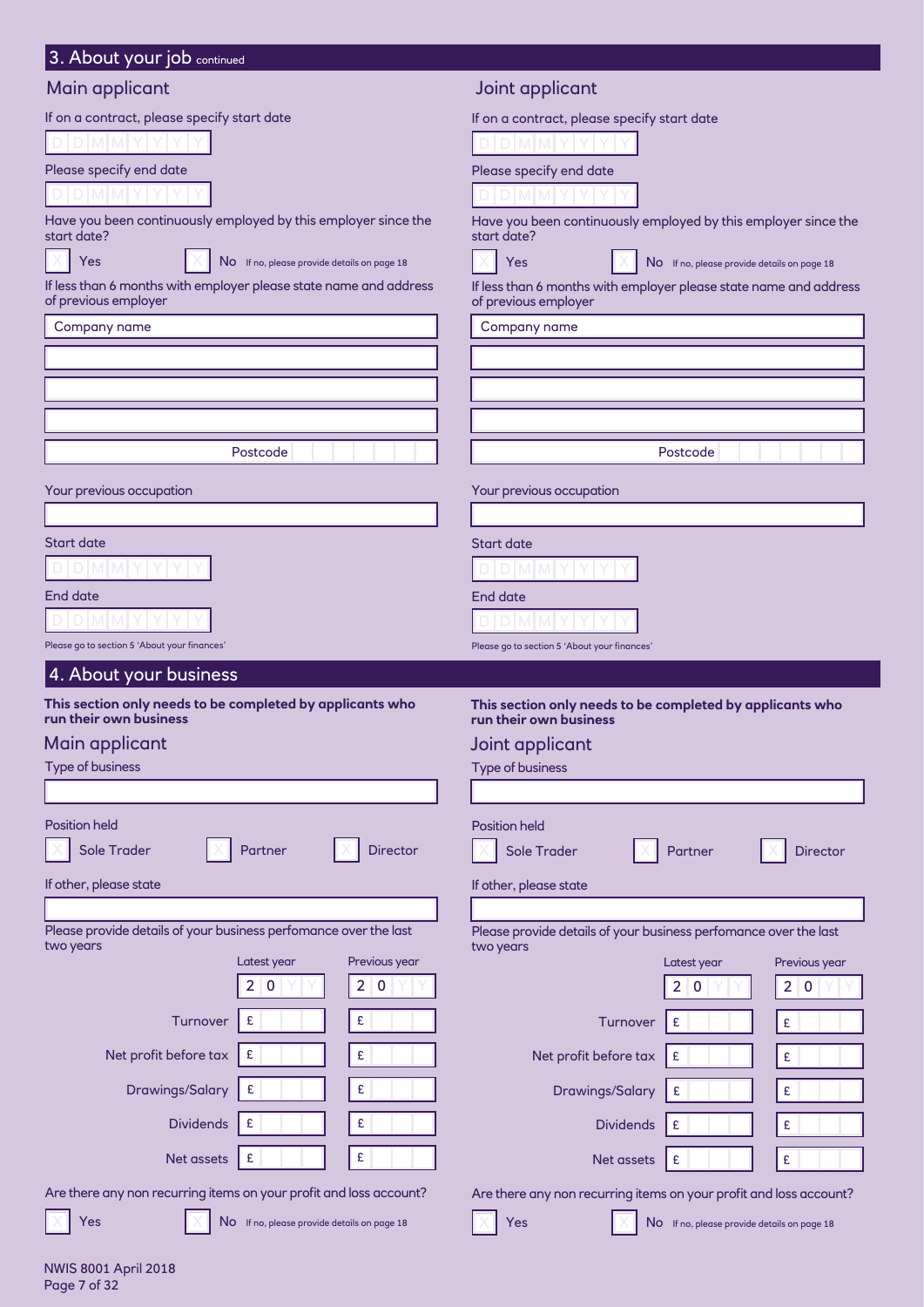| 4. About your business continued                                                                                                                          |                                                                                                                                                           |
|-----------------------------------------------------------------------------------------------------------------------------------------------------------|-----------------------------------------------------------------------------------------------------------------------------------------------------------|
| Main applicant                                                                                                                                            | Joint applicant                                                                                                                                           |
| Has any re-valuation of assets been carried out in the last two years?<br>Yes<br>No If no, please provide details on page 18<br>Your accountant's details | Has any re-valuation of assets been carried out in the last two years?<br>Yes<br>NO If no, please provide details on page 18<br>Your accountant's details |
|                                                                                                                                                           |                                                                                                                                                           |
|                                                                                                                                                           |                                                                                                                                                           |
|                                                                                                                                                           |                                                                                                                                                           |
| Postcode                                                                                                                                                  | Postcode                                                                                                                                                  |
|                                                                                                                                                           |                                                                                                                                                           |
| Telephone number                                                                                                                                          | Telephone number                                                                                                                                          |
|                                                                                                                                                           |                                                                                                                                                           |
| Fax number                                                                                                                                                | Fax number                                                                                                                                                |
|                                                                                                                                                           |                                                                                                                                                           |
| 5. About your finances                                                                                                                                    |                                                                                                                                                           |
| Main applicant<br>Have you ever been bankrupt, insolvent or sequestrated?                                                                                 | Joint applicant<br>Have you ever been bankrupt, insolvent or sequestrated?                                                                                |
| Yes<br>No If yes, please provide details on page 18                                                                                                       | Yes<br>No If yes, please provide details on page 18                                                                                                       |
| Have you ever been in arrears, defaulted on payments, or involved<br>in court proceedings connected with debts or financial agreements                    | Have you ever been in arrears, defaulted on payments, or involved<br>in court proceedings connected with debts or financial agreements                    |
| with other lenders, including CCJs or voluntary arrangements?<br>Yes<br>No If yes, please provide details on page 18                                      | with other lenders, including CCJs or voluntary arrangements?<br>Yes<br>No If yes, please provide details on page 18                                      |
| What is your annual income?                                                                                                                               | What is your annual income?                                                                                                                               |
| <b>Gross annual salary</b>                                                                                                                                | Gross annual salary                                                                                                                                       |
| $\pmb{\mathsf{E}}$                                                                                                                                        | £                                                                                                                                                         |
| Regular bonus or commission                                                                                                                               | Regular bonus or commission                                                                                                                               |
| £                                                                                                                                                         | £                                                                                                                                                         |
| <b>Discretionary bonus</b>                                                                                                                                | <b>Discretionary bonus</b>                                                                                                                                |
| £<br><b>Guaranteed bonus</b>                                                                                                                              | £<br><b>Guaranteed bonus</b>                                                                                                                              |
| £                                                                                                                                                         | £                                                                                                                                                         |
| Other guaranteed income, e.g. attendance allowance                                                                                                        | Other guaranteed income, e.g. attendance allowance                                                                                                        |
| $\pmb{\mathsf{E}}$<br>Source:                                                                                                                             | $\pmb{\mathfrak{E}}$<br>Source:                                                                                                                           |
| What is your monthly income?<br>Net income                                                                                                                | What is your monthly income?<br>Net income                                                                                                                |
| $\pmb{\mathsf{E}}$<br>per month                                                                                                                           | $\pmb{\mathfrak{E}}$<br>per month                                                                                                                         |
| + Any other regular income                                                                                                                                | + Any other regular income                                                                                                                                |
| $\mathbf f$<br>per month                                                                                                                                  | $\pmb{\mathfrak{E}}$<br>per month                                                                                                                         |
| Total regular net monthly income for both applicants<br>£                                                                                                 | per month                                                                                                                                                 |
| Both applicants                                                                                                                                           |                                                                                                                                                           |
| What are your monthly outgoings?<br>Mortgage/Rent                                                                                                         | Other loan payments                                                                                                                                       |
| E<br>per month                                                                                                                                            | £<br>per month                                                                                                                                            |
| Loan payments to NatWest                                                                                                                                  | Maintenance/Other Committed Expenditure                                                                                                                   |
| $\pmb{\mathsf{E}}$<br>per month                                                                                                                           | $\pmb{\mathfrak{E}}$<br>per month                                                                                                                         |
|                                                                                                                                                           |                                                                                                                                                           |
| Total outgoings for both applicants<br>£<br><b>NWIS 8001 April 2018</b>                                                                                   | per month                                                                                                                                                 |

Page 8 of 32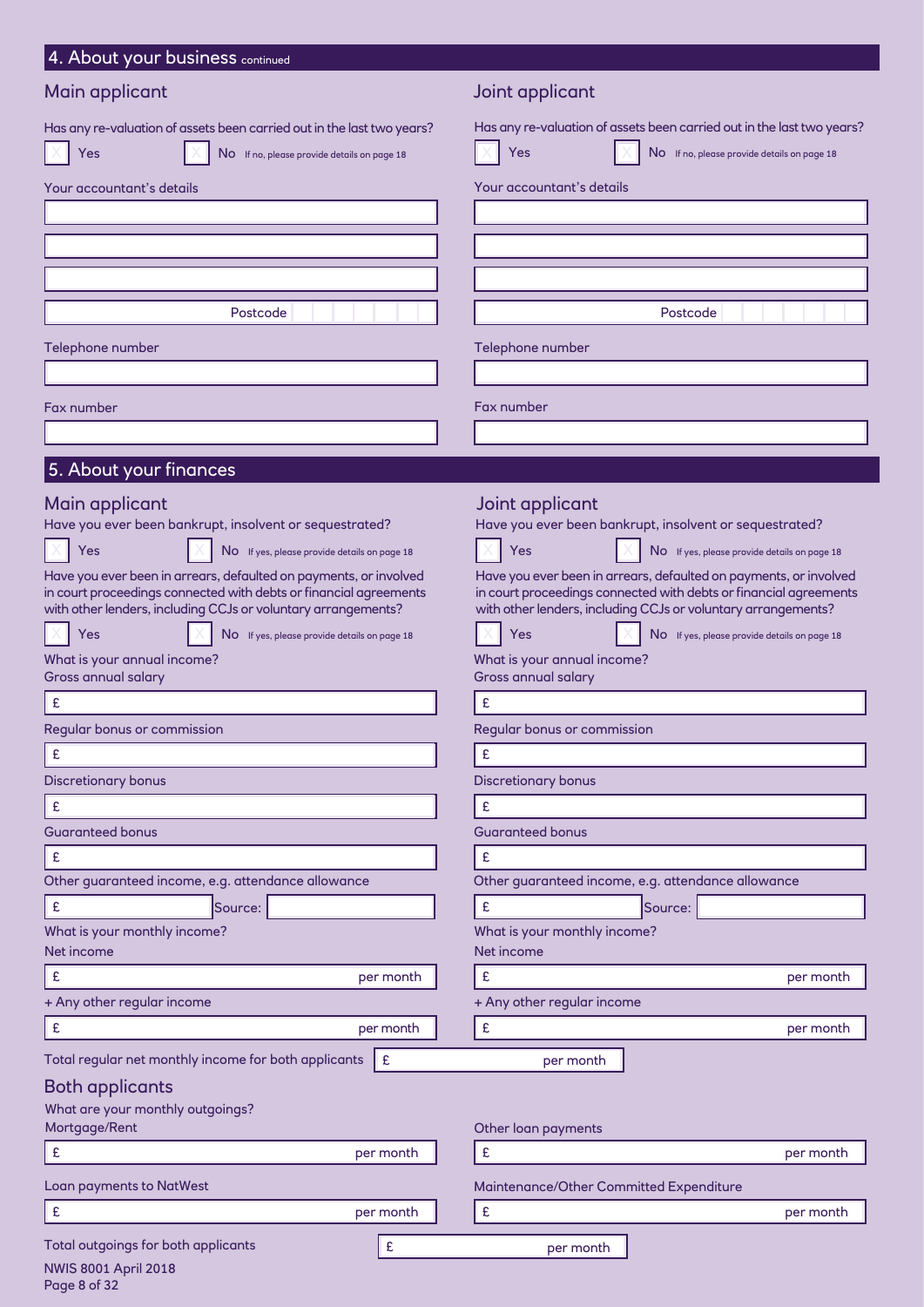## 5. About your finances continued

**If the amount you are borrowing is less than 75% of the value of the property or under £500,000 then you do not need to complete the 'Your assets' and 'Your commitments' sections below. Please go to 'Your credit card details'**

| <b>Both applicants</b>                                                                                  |                                                                                                         |
|---------------------------------------------------------------------------------------------------------|---------------------------------------------------------------------------------------------------------|
| <b>Your assets</b>                                                                                      |                                                                                                         |
| <b>NatWest saving</b><br>$\pmb{\mathsf{E}}$                                                             | Investments, e.g.stocks and shares<br>£                                                                 |
| Other savings                                                                                           |                                                                                                         |
| $\mathbf f$                                                                                             |                                                                                                         |
| Total assets for both applicants<br>Ι£                                                                  |                                                                                                         |
|                                                                                                         |                                                                                                         |
| <b>Both applicants</b>                                                                                  |                                                                                                         |
| <b>Your commitments</b><br>Please specify the total amount outstanding<br><b>Loans from NatWest</b>     |                                                                                                         |
| £                                                                                                       | Purpose of guarantees                                                                                   |
| Loans from other providers                                                                              |                                                                                                         |
| £                                                                                                       |                                                                                                         |
| <b>Guarantees</b>                                                                                       |                                                                                                         |
| £                                                                                                       |                                                                                                         |
| Total commitments for both applicants $\mid$ $_{\tiny \text{E}}$                                        |                                                                                                         |
|                                                                                                         |                                                                                                         |
| <b>Both applicants</b><br>Your credit card details                                                      |                                                                                                         |
| <b>Total number of cards</b>                                                                            |                                                                                                         |
| $\overline{2}$<br>$\mathbf 0$<br>1                                                                      | 3                                                                                                       |
| Please indicate card type(s) held<br><b>Visa</b><br><b>MasterCard</b><br>Storecard                      | Chargecard                                                                                              |
| Total balance outstanding for<br>£<br>main applicant                                                    | Total balance outstanding for<br>£<br>joint applicant                                                   |
| Main applicant<br>Are your commitments to be repaid on completion of the mortgage?                      | Joint applicant<br>Are your commitments to be repaid on completion of the mortgage?                     |
| No<br>Yes                                                                                               | <b>No</b><br>Yes                                                                                        |
| If 'Yes', please give details                                                                           | If 'Yes', please give details                                                                           |
|                                                                                                         |                                                                                                         |
| Are you using mortgage monies to repay this commitment?                                                 | Are you using mortgage monies to repay this commitment?                                                 |
| <b>No</b><br>Yes                                                                                        | <b>No</b><br>Yes                                                                                        |
| Are there any loans or other commitments not yet due, which will<br>become payable during the mortgage? | Are there any loans or other commitments not yet due, which will<br>become payable during the mortgage? |
| No<br>Yes                                                                                               | Yes<br>No                                                                                               |
| If 'Yes', does this affect your ability to pay this mortgage?                                           | If 'Yes', does this affect your ability to pay this mortgage?                                           |
| <b>No</b><br>Yes                                                                                        | Yes<br><b>No</b>                                                                                        |
| If 'Yes', please specify the monthly amount, detail and when due.                                       | If 'Yes', please specify the monthly amount, detail and when due.                                       |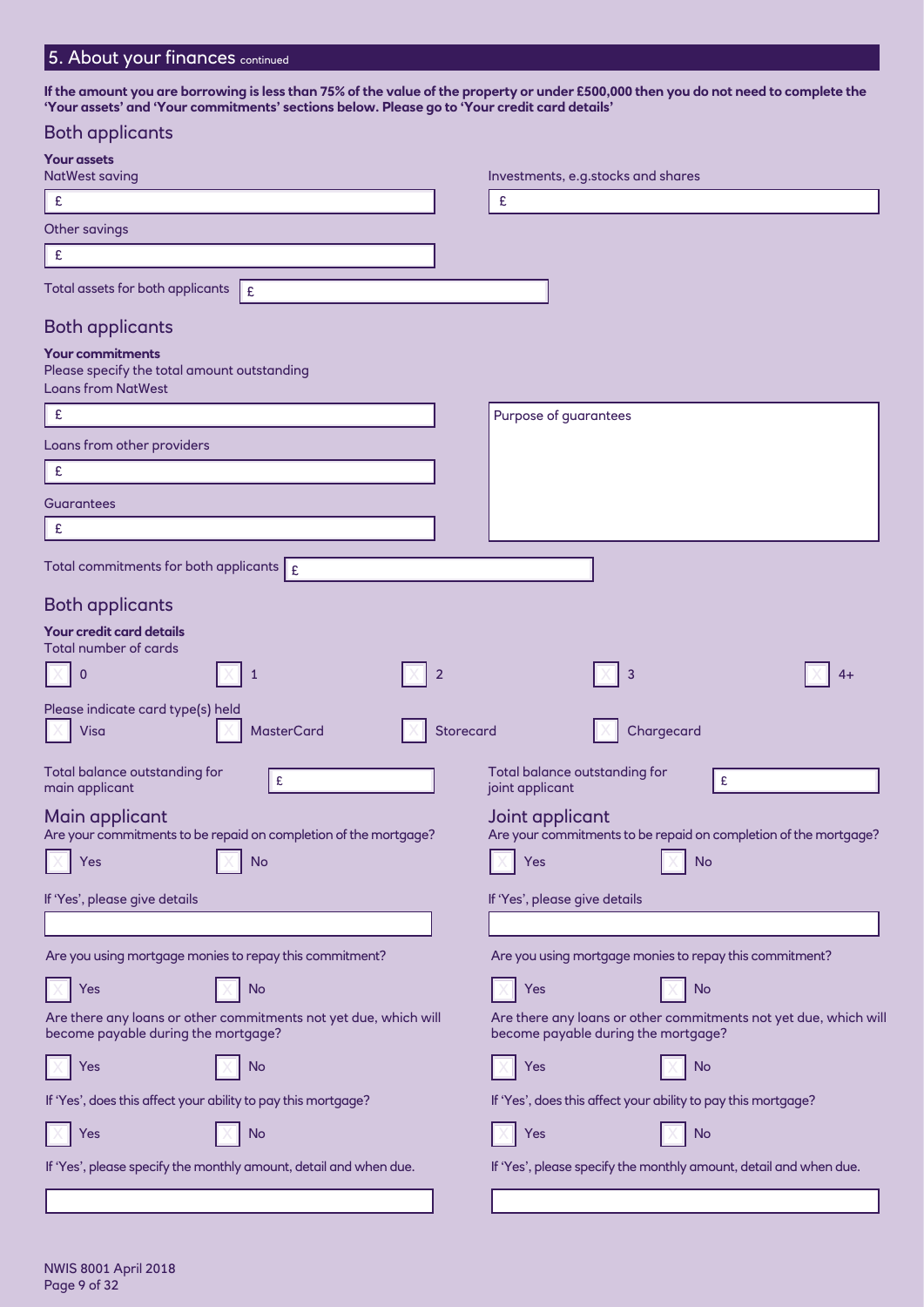| 5. About your finances continued                                                                                                                                                                                                                                                                              |                                                                                                                                                                                                                                                                                                               |
|---------------------------------------------------------------------------------------------------------------------------------------------------------------------------------------------------------------------------------------------------------------------------------------------------------------|---------------------------------------------------------------------------------------------------------------------------------------------------------------------------------------------------------------------------------------------------------------------------------------------------------------|
| Main applicant                                                                                                                                                                                                                                                                                                | Joint applicant                                                                                                                                                                                                                                                                                               |
| Our affordability uses expenditure including household bills and<br>leisure activities. Based on your circumstances, do you have any<br>other commitments that are out of the ordinary, e.g. career related<br>qualifications or leasehold/ground rent charges? (Please note this<br>list is not exhaustive). | Our affordability uses expenditure including household bills and<br>leisure activities. Based on your circumstances, do you have any<br>other commitments that are out of the ordinary, e.g. career related<br>qualifications or leasehold/ground rent charges? (Please note this<br>list is not exhaustive). |
| Yes<br>No                                                                                                                                                                                                                                                                                                     | Yes<br>No                                                                                                                                                                                                                                                                                                     |
| If 'Yes', please specify the monthly amount, detail and when due.                                                                                                                                                                                                                                             | If 'Yes', please specify the monthly amount, detail and when due.                                                                                                                                                                                                                                             |
| Do you have any plans for Property Related Expenses that will<br>affect your ability to pay this mortgage?                                                                                                                                                                                                    | Do you have any plans for Property Related Expenses that will<br>affect your ability to pay this mortgage?                                                                                                                                                                                                    |
| Yes<br>No                                                                                                                                                                                                                                                                                                     | Yes<br>No                                                                                                                                                                                                                                                                                                     |
| If 'Yes', please specify the monthly amount, detail and when due.                                                                                                                                                                                                                                             | If 'Yes', please specify the monthly amount, detail and when due.                                                                                                                                                                                                                                             |
|                                                                                                                                                                                                                                                                                                               |                                                                                                                                                                                                                                                                                                               |
| Are there any personal changes that will affect your ability to<br>pay this mortgage, e.g. change to job, changes to income or<br>expenditure, changes to profits and family circumstances?<br>Yes<br>No<br>If 'Yes', please specify the monthly amount, detail and when due.                                 | Are there any personal changes that will affect your ability to<br>pay this mortgage, e.g. change to job, changes to income or<br>expenditure, changes to profits and family circumstances?<br>Yes<br>No<br>If 'Yes', please specify the monthly amount, detail and when due.                                 |
|                                                                                                                                                                                                                                                                                                               |                                                                                                                                                                                                                                                                                                               |
| Is any of your income [main, retirement (if applicable), or other] being<br>used to support the repayment of this mortgage sourced from a<br>currency other than Stirling?                                                                                                                                    | Is any of your income [main, retirement (if applicable), or other] being<br>used to support the repayment of this mortgage sourced from a<br>currency other than Stirling?                                                                                                                                    |
| No<br>Yes                                                                                                                                                                                                                                                                                                     | No<br>Yes                                                                                                                                                                                                                                                                                                     |
| If 'Yes', please state the country and currency.                                                                                                                                                                                                                                                              | If 'Yes', please state the country and currency.                                                                                                                                                                                                                                                              |
| Country<br>Currency                                                                                                                                                                                                                                                                                           | Country<br>Currency                                                                                                                                                                                                                                                                                           |
|                                                                                                                                                                                                                                                                                                               |                                                                                                                                                                                                                                                                                                               |
| If more than one currency applies, select the main currency.                                                                                                                                                                                                                                                  | If more than one currency applies, select the main currency.                                                                                                                                                                                                                                                  |
| Your existing residential mortgage details<br>What is your lender's name?                                                                                                                                                                                                                                     | Your existing residential mortgage details<br>What is your lender's name?                                                                                                                                                                                                                                     |
|                                                                                                                                                                                                                                                                                                               |                                                                                                                                                                                                                                                                                                               |
| What is your mortgage account number?                                                                                                                                                                                                                                                                         | What is your mortgage account number?                                                                                                                                                                                                                                                                         |
|                                                                                                                                                                                                                                                                                                               |                                                                                                                                                                                                                                                                                                               |
| What is the amount of the mortgage outstanding?                                                                                                                                                                                                                                                               | What is the amount of the mortgage outstanding?                                                                                                                                                                                                                                                               |
| £                                                                                                                                                                                                                                                                                                             | £                                                                                                                                                                                                                                                                                                             |
| What is the estimated value of the property?                                                                                                                                                                                                                                                                  | What is the estimated value of the property?                                                                                                                                                                                                                                                                  |
| £                                                                                                                                                                                                                                                                                                             | £                                                                                                                                                                                                                                                                                                             |
| Is your property to be sold?                                                                                                                                                                                                                                                                                  | Is your property to be sold?                                                                                                                                                                                                                                                                                  |
| Yes<br>No                                                                                                                                                                                                                                                                                                     | No<br>Yes                                                                                                                                                                                                                                                                                                     |
| <b>Your banking details</b><br>Current account held?                                                                                                                                                                                                                                                          | Your banking details<br>Current account held?                                                                                                                                                                                                                                                                 |
| <b>No</b><br>Yes                                                                                                                                                                                                                                                                                              | Yes<br><b>No</b>                                                                                                                                                                                                                                                                                              |
|                                                                                                                                                                                                                                                                                                               |                                                                                                                                                                                                                                                                                                               |
| Debit card held?<br>No<br>Yes                                                                                                                                                                                                                                                                                 | Debit card held?<br>No<br>Yes                                                                                                                                                                                                                                                                                 |
| Your bank details                                                                                                                                                                                                                                                                                             | Your bank details                                                                                                                                                                                                                                                                                             |
| Bank name                                                                                                                                                                                                                                                                                                     | Bank name                                                                                                                                                                                                                                                                                                     |
| Sort code                                                                                                                                                                                                                                                                                                     | Sort code                                                                                                                                                                                                                                                                                                     |
|                                                                                                                                                                                                                                                                                                               |                                                                                                                                                                                                                                                                                                               |
| Account number<br>Account opened                                                                                                                                                                                                                                                                              | Account number<br>Account opened                                                                                                                                                                                                                                                                              |
|                                                                                                                                                                                                                                                                                                               |                                                                                                                                                                                                                                                                                                               |

NWIS 8001 April 2018 Page 10 of 32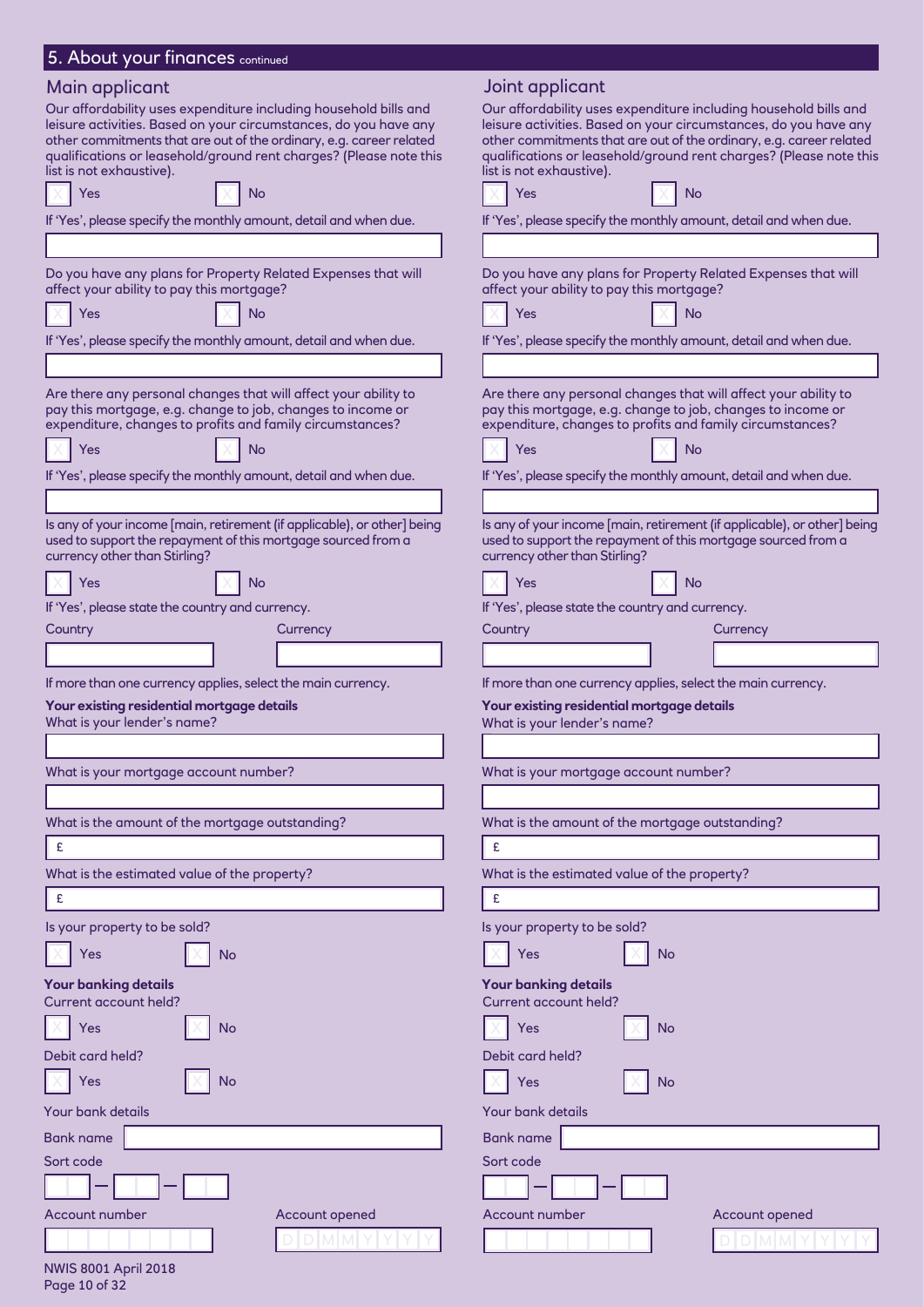| 6. About your new mortgage                                                                                                                             |                     |                                                                                                                           |                                          |
|--------------------------------------------------------------------------------------------------------------------------------------------------------|---------------------|---------------------------------------------------------------------------------------------------------------------------|------------------------------------------|
| Type of loan<br>House purchase<br>First time buyer                                                                                                     | <b>Right to buy</b> | Remortgage                                                                                                                | Buy to let                               |
|                                                                                                                                                        |                     |                                                                                                                           |                                          |
| <b>Both applicants</b><br><b>Total Mortgage Amount Required</b>                                                                                        |                     |                                                                                                                           |                                          |
| $\pmb{\epsilon}$                                                                                                                                       |                     |                                                                                                                           |                                          |
| <b>Repayment type</b>                                                                                                                                  |                     |                                                                                                                           |                                          |
| <b>Capital Repayment</b><br><b>Interest Only</b><br><b>Mixed</b>                                                                                       |                     |                                                                                                                           |                                          |
| <b>Capital Repayment Term</b><br><b>Interest Only Term</b>                                                                                             |                     |                                                                                                                           |                                          |
| months<br>years                                                                                                                                        | months<br>years     |                                                                                                                           |                                          |
| <b>Purchase price/Valuation</b>                                                                                                                        |                     |                                                                                                                           |                                          |
| $\mathbf{E}% _{0}$                                                                                                                                     |                     |                                                                                                                           |                                          |
| 7. About your property                                                                                                                                 |                     |                                                                                                                           |                                          |
| Full address of property to be mortgaged                                                                                                               |                     |                                                                                                                           |                                          |
|                                                                                                                                                        |                     |                                                                                                                           |                                          |
|                                                                                                                                                        |                     |                                                                                                                           |                                          |
|                                                                                                                                                        |                     |                                                                                                                           |                                          |
| Postcode                                                                                                                                               |                     |                                                                                                                           |                                          |
| What type of property is it?                                                                                                                           |                     |                                                                                                                           |                                          |
| Detached<br><b>Terraced</b>                                                                                                                            | Flat or maisonette  |                                                                                                                           |                                          |
| Semi-detached<br><b>Bungalow</b>                                                                                                                       |                     | If a flat, please state the number of floors in a block                                                                   |                                          |
| How many bedrooms does the property have?                                                                                                              |                     |                                                                                                                           |                                          |
| $\overline{2}$<br>1                                                                                                                                    | 3                   | 4                                                                                                                         | Other                                    |
| What is the tenure on the property?                                                                                                                    |                     |                                                                                                                           |                                          |
| Freehold<br>Ownership                                                                                                                                  | Commonhold          | Leasehold                                                                                                                 | If Leasehold,<br>years<br>remaining term |
| Has your property been significantly refurbished?                                                                                                      | <b>Yes</b>          | <b>No</b>                                                                                                                 |                                          |
| If yes, when was your property significantly refurbished?                                                                                              |                     |                                                                                                                           |                                          |
| Does the property have a NHBC certificate?                                                                                                             | Yes                 | <b>No</b>                                                                                                                 |                                          |
|                                                                                                                                                        |                     |                                                                                                                           |                                          |
| Is this a council house purchase or government supported scheme, e.g. homebuy?<br>No<br>Yes                                                            |                     | If yes, enclose a copy of the right to buy agreement or confirmation of scheme eligibility.                               |                                          |
|                                                                                                                                                        |                     |                                                                                                                           |                                          |
| Is this a Help to Buy: Mortgage Guarantee Scheme application?<br>No<br>Yes                                                                             |                     |                                                                                                                           |                                          |
| If Yes, upon completion of the purchase will this be the only property the customer owns, in full or in part, and will it be for their main residence? |                     |                                                                                                                           |                                          |
| $No*$<br>Yes                                                                                                                                           |                     | *The answer to this question must be Yes in order for a Help to Buy:<br>Mortgage Guarantee Scheme application to proceed. |                                          |
| Is any part of the property to be let?                                                                                                                 |                     | If yes, please state term and enclose a copy of the lease                                                                 |                                          |
| No<br>Yes                                                                                                                                              |                     | Term $E$<br>Years                                                                                                         | <b>Rental Income</b>                     |
| Is there to be a second charge over the property to another lender?                                                                                    |                     | If yes, please provide full details on page 18                                                                            |                                          |
| No<br>Yes                                                                                                                                              |                     |                                                                                                                           |                                          |
| Total number of applicants plus dependants                                                                                                             |                     |                                                                                                                           |                                          |
| Please give full names of all occupiers aged 17 or over except for children aged 25 or less living with you but with no interest in the property.      |                     |                                                                                                                           |                                          |
|                                                                                                                                                        |                     |                                                                                                                           |                                          |
|                                                                                                                                                        |                     |                                                                                                                           |                                          |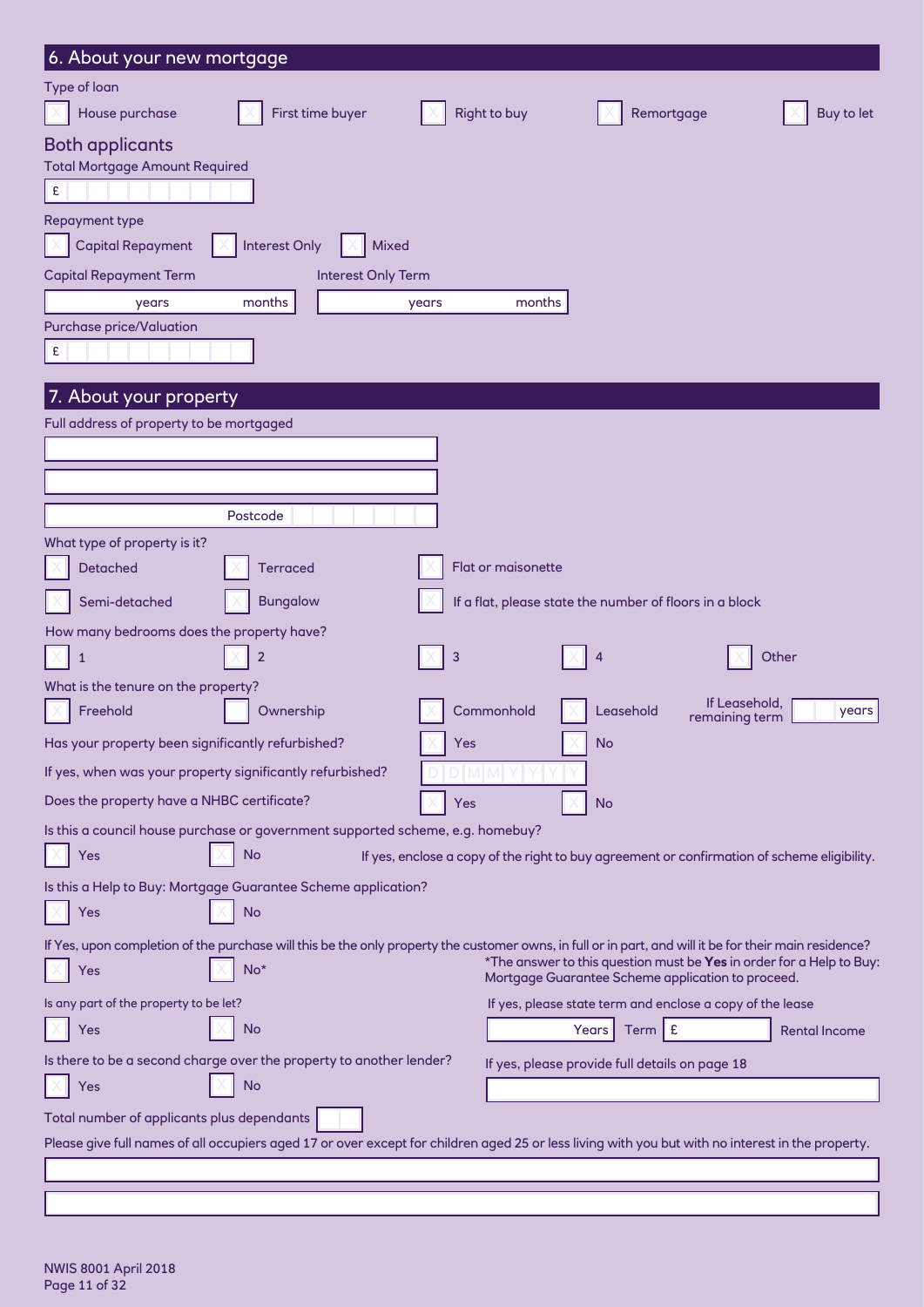| The following questions only need to be completed for Buy to Let mortgage applications                                      |                                                                                                                                                                                       |
|-----------------------------------------------------------------------------------------------------------------------------|---------------------------------------------------------------------------------------------------------------------------------------------------------------------------------------|
| If Buy to Let, is the property to be let to a related person?                                                               |                                                                                                                                                                                       |
| <b>No</b><br>Yes                                                                                                            | If yes, this application should be progressed as a second residential purpose mortgage/<br>remortgage (not Buy to Let). Please note we will not lend on Houses of Multiple Occupancy. |
| How many Residential and Rental properties, mortgaged and unencumbered, do you currently own in total? (UK properties only) |                                                                                                                                                                                       |
| O                                                                                                                           | 5<br>$6 - 10$<br>$10 - 15$                                                                                                                                                            |
| Main applicant                                                                                                              | Joint applicant                                                                                                                                                                       |
| How many Buy to Let/Consent to Let properties do you have with<br><b>RBS Group?</b>                                         | How many Buy to Let/Consent to Let properties do you have with<br><b>RBS Group?</b>                                                                                                   |
|                                                                                                                             |                                                                                                                                                                                       |
| How many Buy to Let/Consent to Let properties do you have with<br>any other lender?                                         | How many Buy to Let/Consent to Let properties do you have with<br>any other lender?                                                                                                   |
|                                                                                                                             |                                                                                                                                                                                       |
| What is your <b>total</b> amount of monthly mortgage payments?                                                              | What is your <b>total</b> amount of monthly mortgage payments?                                                                                                                        |
| $\epsilon$                                                                                                                  | £                                                                                                                                                                                     |
| What is the total gross monthly rental income received?                                                                     | What is the total gross monthly rental income received?                                                                                                                               |
| $\epsilon$                                                                                                                  | £                                                                                                                                                                                     |
| What is the total amount of mortgage balances outstanding?                                                                  | What is the <b>total</b> amount of mortgage balances outstanding?                                                                                                                     |
| $\mathbf{E}$                                                                                                                | £                                                                                                                                                                                     |
| What is the anticipated Monthly Rental Income (Gross) from<br>this property?                                                | What is the anticipated Monthly Rental Income (Gross) from<br>this property?                                                                                                          |
| $\pmb{\mathsf{E}}$                                                                                                          | £                                                                                                                                                                                     |
| What is the estimated value of the portfolio?                                                                               | What is the estimated value of the portfolio?                                                                                                                                         |
|                                                                                                                             |                                                                                                                                                                                       |
| Do you understand that you are required to enter into a formal<br>letting agreement?                                        |                                                                                                                                                                                       |

Yes

**Please note, a formal letting agreement is required. This must either be an assured shorthold (in England and Wales) or short assured (in Scotland) tenancy.**

**The following questions only need to be completed where you own 4 or more Rental properties (Buy to Let, Consent to Let or Unencumbered) including this property being mortgaged:**

#### Main applicant  $\blacksquare$

| How many years have you been a landlord? |  |  |  |
|------------------------------------------|--|--|--|
|------------------------------------------|--|--|--|

7. About your property continued

How many years have you been a landlord?

| Do you have plans to expand your portfolio in the next 5 years? | Do you have plans to expand your portfolio in the next 5 years? |
|-----------------------------------------------------------------|-----------------------------------------------------------------|
| Yes<br>No                                                       | <b>No</b><br>Yes                                                |
| If yes, Please give details of your plans                       | If yes, Please give details of your plans                       |
|                                                                 |                                                                 |
| Do you have plans to sell any properties in the next 5 years?   | Do you have plans to sell any properties in the next 5 years?   |
| No<br>Yes                                                       | <b>No</b><br>Yes                                                |
| If yes, Please give details of your plans                       | If yes, Please give details of your plans                       |
|                                                                 |                                                                 |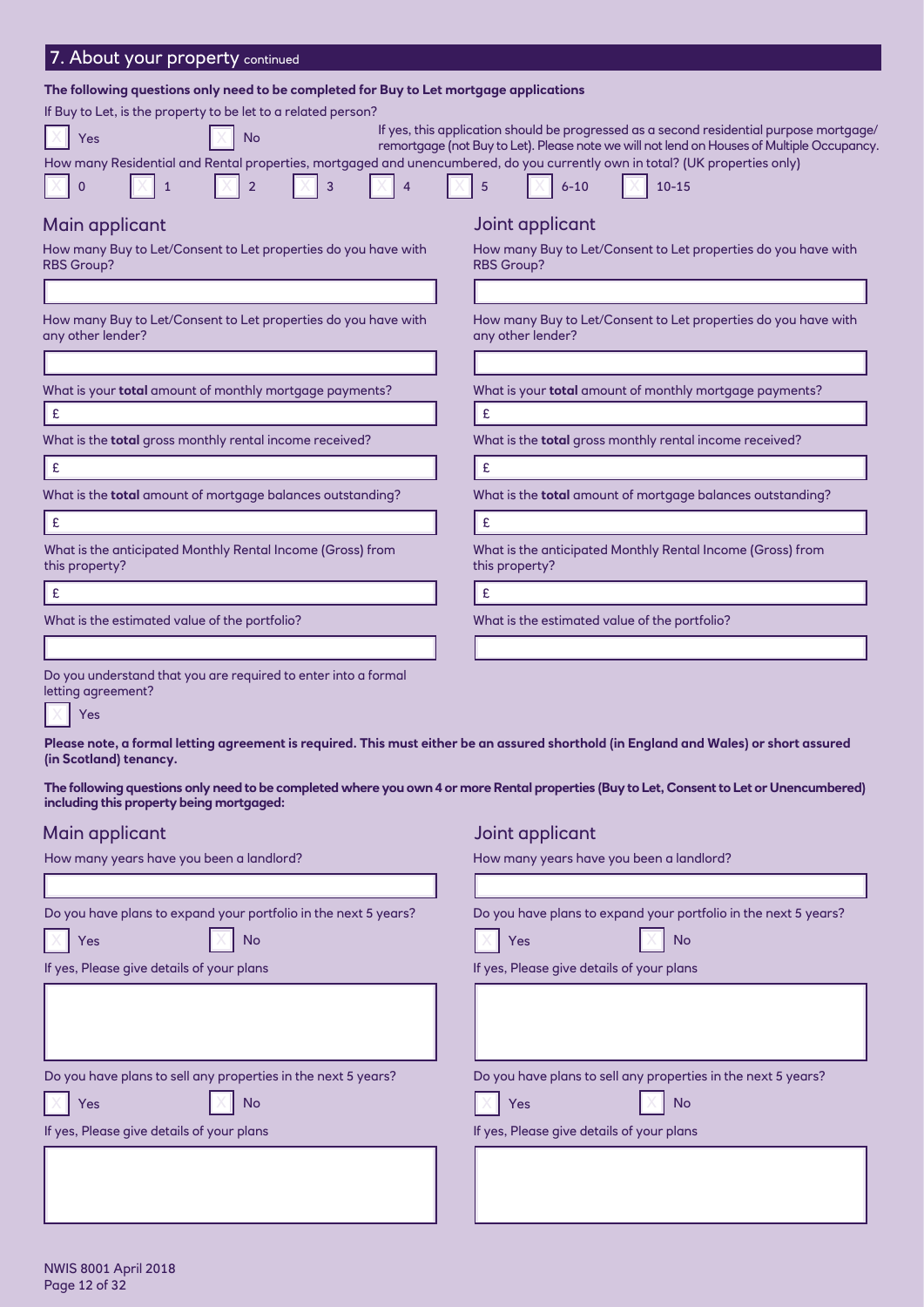|                                                        | <b>Property 1</b>                                      | <b>Property 2</b>                                      |
|--------------------------------------------------------|--------------------------------------------------------|--------------------------------------------------------|
| Owner/s:                                               | <b>Applicant 1</b><br><b>Applicant 2</b><br>Joint      | <b>Applicant 1</b><br><b>Applicant 2</b><br>Joint      |
| <b>Property Usage:</b>                                 | Residential<br><b>Buy to Let</b>                       | <b>Residential</b><br><b>Buy to Let</b>                |
| Property Ownership:                                    | Mortgaged (held with<br>Unencumbered<br>the RBS Group) | Mortgaged (held with<br>Unencumbered<br>the RBS Group) |
|                                                        | Mortgaged (held Elsewhere)                             | Mortgaged (held Elsewhere)                             |
| <b>Monthly Rental Income (Gross)</b>                   | £                                                      | £                                                      |
| Lender name:                                           |                                                        |                                                        |
| <b>Reference No:</b>                                   |                                                        |                                                        |
| <b>Monthly Repayment Amount:</b>                       | £                                                      | $\pmb{\mathsf{E}}$                                     |
| Mortgage Balance Outstanding:                          | £                                                      | $\pmb{\mathfrak{E}}$                                   |
| Repayment type:                                        | <b>Part and Part</b><br>Repayment                      | <b>Part and Part</b><br>Repayment                      |
|                                                        | Interest Only                                          | Interest Only                                          |
| <b>Mortgage Term remaining:</b>                        | months<br>years                                        | months<br>years                                        |
| <b>Date Purchased:</b>                                 | M M I                                                  |                                                        |
| <b>Purchase Price:</b>                                 | £                                                      | £                                                      |
| <b>Estimated Property Value:</b>                       | £                                                      | $\pmb{\mathfrak{E}}$                                   |
| <b>Property Details:</b>                               |                                                        |                                                        |
| Flat/House Name/Number:                                |                                                        |                                                        |
| Post Code:                                             |                                                        |                                                        |
| Address line 1                                         |                                                        |                                                        |
| Address line 2                                         |                                                        |                                                        |
| Address line 3                                         |                                                        |                                                        |
| City                                                   |                                                        |                                                        |
| County                                                 |                                                        |                                                        |
| Property Type:                                         | <b>Bungalow</b><br>House                               | House<br><b>Bungalow</b>                               |
|                                                        | Flat(Converted)<br>Flat (Purpose built)                | Flat (Purpose built)<br>Flat(Converted)                |
| House or Bungalow Type:                                | Semi-Detached<br>Detached                              | <b>Detached</b><br>Semi-Detached                       |
|                                                        | <b>Mid Terraced</b><br><b>End Terraced</b>             | <b>Mid Terraced</b><br><b>End Terraced</b>             |
| No. of bedrooms:                                       |                                                        |                                                        |
| Do you use a letting Agent?                            | <b>No</b><br>Yes                                       | <b>No</b><br>Yes                                       |
| Are you redeeming this<br>mortgage?                    | <b>No</b><br>Yes                                       | <b>No</b><br>Yes                                       |
| If No, what is happening<br>to your existing property? |                                                        |                                                        |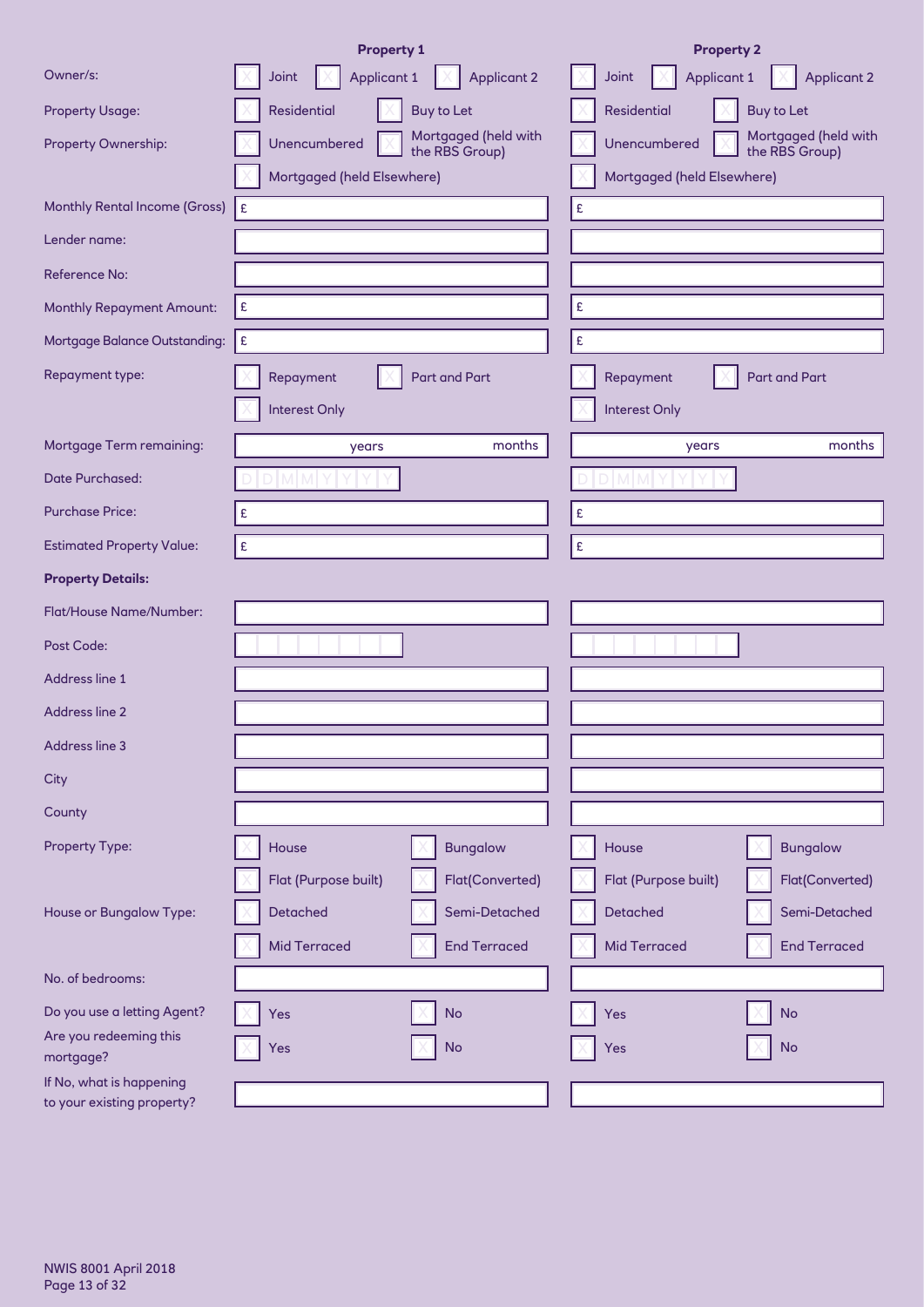|                                                        | <b>Property 3</b>                                      | <b>Property 4</b>                                      |
|--------------------------------------------------------|--------------------------------------------------------|--------------------------------------------------------|
| Owner/s:                                               | <b>Applicant 1</b><br><b>Applicant 2</b><br>Joint      | <b>Applicant 1</b><br><b>Applicant 2</b><br>Joint      |
| <b>Property Usage:</b>                                 | Residential<br><b>Buy to Let</b>                       | <b>Residential</b><br><b>Buy to Let</b>                |
| Property Ownership:                                    | Mortgaged (held with<br>Unencumbered<br>the RBS Group) | Mortgaged (held with<br>Unencumbered<br>the RBS Group) |
|                                                        | Mortgaged (held Elsewhere)                             | Mortgaged (held Elsewhere)                             |
| <b>Monthly Rental Income (Gross)</b>                   | £                                                      | £                                                      |
| Lender name:                                           |                                                        |                                                        |
| <b>Reference No:</b>                                   |                                                        |                                                        |
| <b>Monthly Repayment Amount:</b>                       | £                                                      | $\pmb{\mathsf{E}}$                                     |
| Mortgage Balance Outstanding:                          | £                                                      | $\pmb{\mathfrak{E}}$                                   |
| Repayment type:                                        | <b>Part and Part</b><br>Repayment                      | <b>Part and Part</b><br>Repayment                      |
|                                                        | Interest Only                                          | Interest Only                                          |
| <b>Mortgage Term remaining:</b>                        | months<br>years                                        | months<br>years                                        |
| <b>Date Purchased:</b>                                 | M M I                                                  |                                                        |
| <b>Purchase Price:</b>                                 | £                                                      | £                                                      |
| <b>Estimated Property Value:</b>                       | £                                                      | $\pmb{\mathfrak{E}}$                                   |
| <b>Property Details:</b>                               |                                                        |                                                        |
| Flat/House Name/Number:                                |                                                        |                                                        |
| Post Code:                                             |                                                        |                                                        |
| Address line 1                                         |                                                        |                                                        |
| Address line 2                                         |                                                        |                                                        |
| Address line 3                                         |                                                        |                                                        |
| City                                                   |                                                        |                                                        |
| County                                                 |                                                        |                                                        |
| Property Type:                                         | <b>Bungalow</b><br>House                               | House<br><b>Bungalow</b>                               |
|                                                        | Flat(Converted)<br>Flat (Purpose built)                | Flat (Purpose built)<br>Flat(Converted)                |
| House or Bungalow Type:                                | Semi-Detached<br>Detached                              | <b>Detached</b><br>Semi-Detached                       |
|                                                        | <b>Mid Terraced</b><br><b>End Terraced</b>             | <b>Mid Terraced</b><br><b>End Terraced</b>             |
| No. of bedrooms:                                       |                                                        |                                                        |
| Do you use a letting Agent?                            | <b>No</b><br>Yes                                       | <b>No</b><br>Yes                                       |
| Are you redeeming this<br>mortgage?                    | <b>No</b><br>Yes                                       | <b>No</b><br>Yes                                       |
| If No, what is happening<br>to your existing property? |                                                        |                                                        |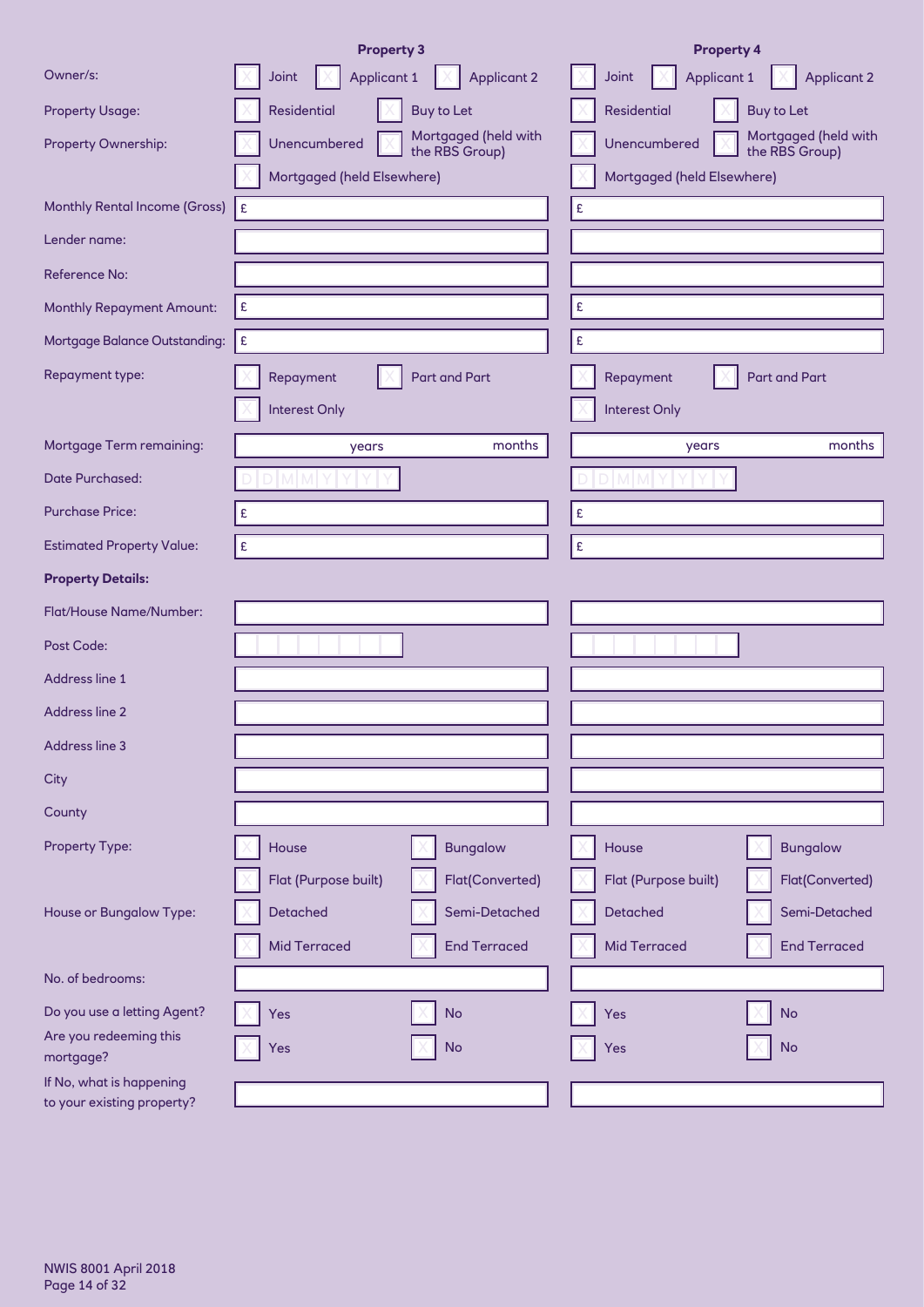|                                                        | <b>Property 5</b>                                      | <b>Property 6</b>                                      |
|--------------------------------------------------------|--------------------------------------------------------|--------------------------------------------------------|
| Owner/s:                                               | <b>Applicant 1</b><br><b>Applicant 2</b><br>Joint      | <b>Applicant 1</b><br><b>Applicant 2</b><br>Joint      |
| <b>Property Usage:</b>                                 | Residential<br><b>Buy to Let</b>                       | <b>Residential</b><br><b>Buy to Let</b>                |
| Property Ownership:                                    | Mortgaged (held with<br>Unencumbered<br>the RBS Group) | Mortgaged (held with<br>Unencumbered<br>the RBS Group) |
|                                                        | Mortgaged (held Elsewhere)                             | Mortgaged (held Elsewhere)                             |
| <b>Monthly Rental Income (Gross)</b>                   | £                                                      | £                                                      |
| Lender name:                                           |                                                        |                                                        |
| <b>Reference No:</b>                                   |                                                        |                                                        |
| <b>Monthly Repayment Amount:</b>                       | $\pmb{\mathsf{E}}$                                     | £                                                      |
| Mortgage Balance Outstanding:                          | £                                                      | $\pmb{\mathfrak{E}}$                                   |
| Repayment type:                                        | <b>Part and Part</b><br>Repayment                      | <b>Part and Part</b><br>Repayment                      |
|                                                        | <b>Interest Only</b>                                   | Interest Only                                          |
| <b>Mortgage Term remaining:</b>                        | months<br>years                                        | months<br>years                                        |
| <b>Date Purchased:</b>                                 | <b>MM</b>                                              |                                                        |
| <b>Purchase Price:</b>                                 | £                                                      | £                                                      |
| <b>Estimated Property Value:</b>                       | £                                                      | $\pmb{\mathfrak{E}}$                                   |
| <b>Property Details:</b>                               |                                                        |                                                        |
| Flat/House Name/Number:                                |                                                        |                                                        |
| Post Code:                                             |                                                        |                                                        |
| Address line 1                                         |                                                        |                                                        |
| <b>Address line 2</b>                                  |                                                        |                                                        |
| Address line 3                                         |                                                        |                                                        |
| City                                                   |                                                        |                                                        |
| County                                                 |                                                        |                                                        |
| Property Type:                                         | <b>Bungalow</b><br>House                               | House<br><b>Bungalow</b>                               |
|                                                        | Flat(Converted)<br>Flat (Purpose built)                | Flat (Purpose built)<br>Flat(Converted)                |
| House or Bungalow Type:                                | Detached<br>Semi-Detached                              | <b>Detached</b><br>Semi-Detached                       |
|                                                        | <b>Mid Terraced</b><br><b>End Terraced</b>             | <b>Mid Terraced</b><br><b>End Terraced</b>             |
| No. of bedrooms:                                       |                                                        |                                                        |
| Do you use a letting Agent?                            | <b>No</b><br>Yes                                       | <b>No</b><br>Yes                                       |
| Are you redeeming this<br>mortgage?                    | <b>No</b><br>Yes                                       | <b>No</b><br>Yes                                       |
| If No, what is happening<br>to your existing property? |                                                        |                                                        |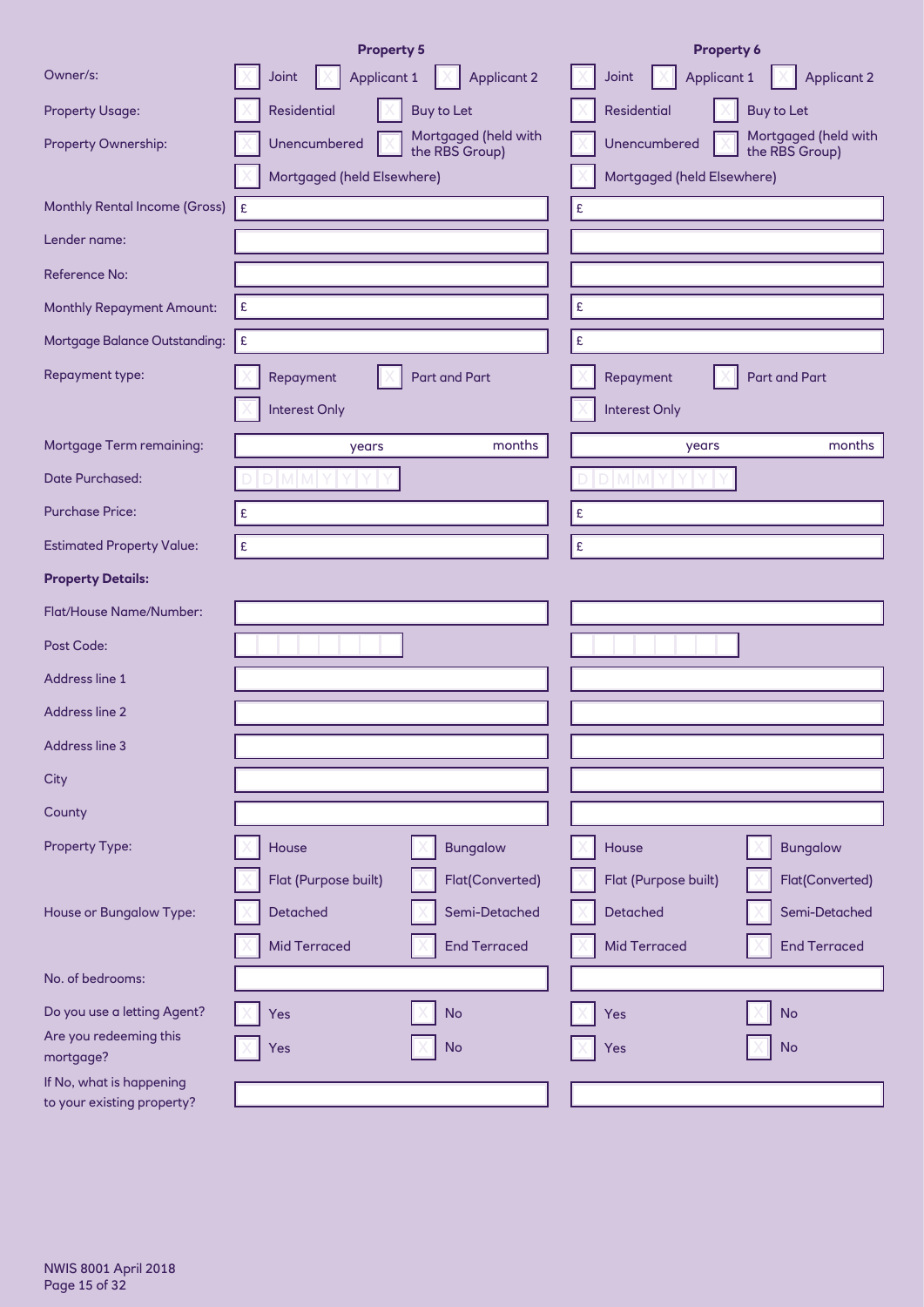|                                                        | <b>Property 7</b>                                      | <b>Property 8</b>                                      |
|--------------------------------------------------------|--------------------------------------------------------|--------------------------------------------------------|
| Owner/s:                                               | <b>Applicant 1</b><br><b>Applicant 2</b><br>Joint      | <b>Applicant 1</b><br><b>Applicant 2</b><br>Joint      |
| <b>Property Usage:</b>                                 | Residential<br><b>Buy to Let</b>                       | <b>Residential</b><br><b>Buy to Let</b>                |
| Property Ownership:                                    | Mortgaged (held with<br>Unencumbered<br>the RBS Group) | Mortgaged (held with<br>Unencumbered<br>the RBS Group) |
|                                                        | Mortgaged (held Elsewhere)                             | Mortgaged (held Elsewhere)                             |
| <b>Monthly Rental Income (Gross)</b>                   | £                                                      | £                                                      |
| Lender name:                                           |                                                        |                                                        |
| <b>Reference No:</b>                                   |                                                        |                                                        |
| <b>Monthly Repayment Amount:</b>                       | £                                                      | $\pmb{\mathfrak{E}}$                                   |
| Mortgage Balance Outstanding:                          | £                                                      | $\pmb{\mathfrak{E}}$                                   |
| Repayment type:                                        | <b>Part and Part</b><br>Repayment                      | <b>Part and Part</b><br>Repayment                      |
|                                                        | Interest Only                                          | Interest Only                                          |
| <b>Mortgage Term remaining:</b>                        | months<br>years                                        | months<br>years                                        |
| <b>Date Purchased:</b>                                 | M M I                                                  |                                                        |
| <b>Purchase Price:</b>                                 | £                                                      | £                                                      |
| <b>Estimated Property Value:</b>                       | £                                                      | $\pmb{\mathfrak{E}}$                                   |
| <b>Property Details:</b>                               |                                                        |                                                        |
| Flat/House Name/Number:                                |                                                        |                                                        |
| Post Code:                                             |                                                        |                                                        |
| Address line 1                                         |                                                        |                                                        |
| Address line 2                                         |                                                        |                                                        |
| Address line 3                                         |                                                        |                                                        |
| City                                                   |                                                        |                                                        |
| County                                                 |                                                        |                                                        |
| Property Type:                                         | <b>Bungalow</b><br>House                               | House<br><b>Bungalow</b>                               |
|                                                        | Flat(Converted)<br>Flat (Purpose built)                | Flat (Purpose built)<br>Flat(Converted)                |
| House or Bungalow Type:                                | Semi-Detached<br>Detached                              | <b>Detached</b><br>Semi-Detached                       |
|                                                        | <b>Mid Terraced</b><br><b>End Terraced</b>             | <b>Mid Terraced</b><br><b>End Terraced</b>             |
| No. of bedrooms:                                       |                                                        |                                                        |
| Do you use a letting Agent?                            | <b>No</b><br>Yes                                       | <b>No</b><br>Yes                                       |
| Are you redeeming this<br>mortgage?                    | <b>No</b><br>Yes                                       | <b>No</b><br>Yes                                       |
| If No, what is happening<br>to your existing property? |                                                        |                                                        |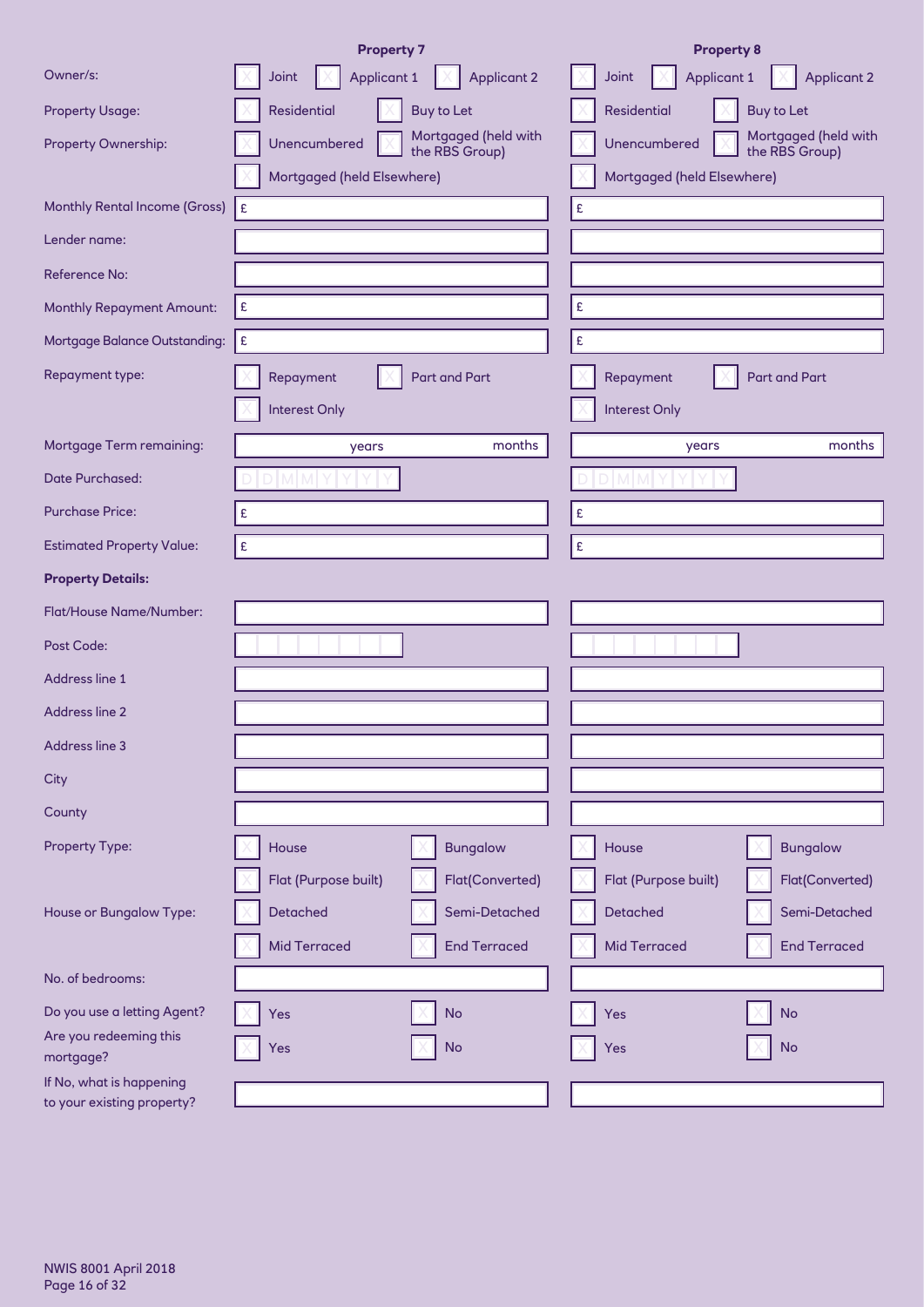|                                                        | <b>Property 9</b>                                      | <b>Property 10</b>                                     |
|--------------------------------------------------------|--------------------------------------------------------|--------------------------------------------------------|
| Owner/s:                                               | <b>Applicant 1</b><br><b>Applicant 2</b><br>Joint      | <b>Applicant 1</b><br><b>Applicant 2</b><br>Joint      |
| <b>Property Usage:</b>                                 | Residential<br><b>Buy to Let</b>                       | <b>Residential</b><br><b>Buy to Let</b>                |
| Property Ownership:                                    | Mortgaged (held with<br>Unencumbered<br>the RBS Group) | Mortgaged (held with<br>Unencumbered<br>the RBS Group) |
|                                                        | Mortgaged (held Elsewhere)                             | Mortgaged (held Elsewhere)                             |
| <b>Monthly Rental Income (Gross)</b>                   | £                                                      | £                                                      |
| Lender name:                                           |                                                        |                                                        |
| <b>Reference No:</b>                                   |                                                        |                                                        |
| <b>Monthly Repayment Amount:</b>                       | £                                                      | $\pmb{\mathfrak{E}}$                                   |
| Mortgage Balance Outstanding:                          | £                                                      | $\pmb{\mathfrak{E}}$                                   |
| Repayment type:                                        | <b>Part and Part</b><br>Repayment                      | <b>Part and Part</b><br>Repayment                      |
|                                                        | Interest Only                                          | Interest Only                                          |
| <b>Mortgage Term remaining:</b>                        | months<br>years                                        | months<br>years                                        |
| <b>Date Purchased:</b>                                 | M M I                                                  |                                                        |
| <b>Purchase Price:</b>                                 | £                                                      | £                                                      |
| <b>Estimated Property Value:</b>                       | £                                                      | $\pmb{\mathfrak{E}}$                                   |
| <b>Property Details:</b>                               |                                                        |                                                        |
| Flat/House Name/Number:                                |                                                        |                                                        |
| Post Code:                                             |                                                        |                                                        |
| Address line 1                                         |                                                        |                                                        |
| Address line 2                                         |                                                        |                                                        |
| Address line 3                                         |                                                        |                                                        |
| City                                                   |                                                        |                                                        |
| County                                                 |                                                        |                                                        |
| Property Type:                                         | <b>Bungalow</b><br>House                               | House<br><b>Bungalow</b>                               |
|                                                        | Flat(Converted)<br>Flat (Purpose built)                | Flat (Purpose built)<br>Flat(Converted)                |
| House or Bungalow Type:                                | Semi-Detached<br>Detached                              | <b>Detached</b><br>Semi-Detached                       |
|                                                        | <b>Mid Terraced</b><br><b>End Terraced</b>             | <b>Mid Terraced</b><br><b>End Terraced</b>             |
| No. of bedrooms:                                       |                                                        |                                                        |
| Do you use a letting Agent?                            | <b>No</b><br>Yes                                       | <b>No</b><br>Yes                                       |
| Are you redeeming this<br>mortgage?                    | <b>No</b><br>Yes                                       | <b>No</b><br>Yes                                       |
| If No, what is happening<br>to your existing property? |                                                        |                                                        |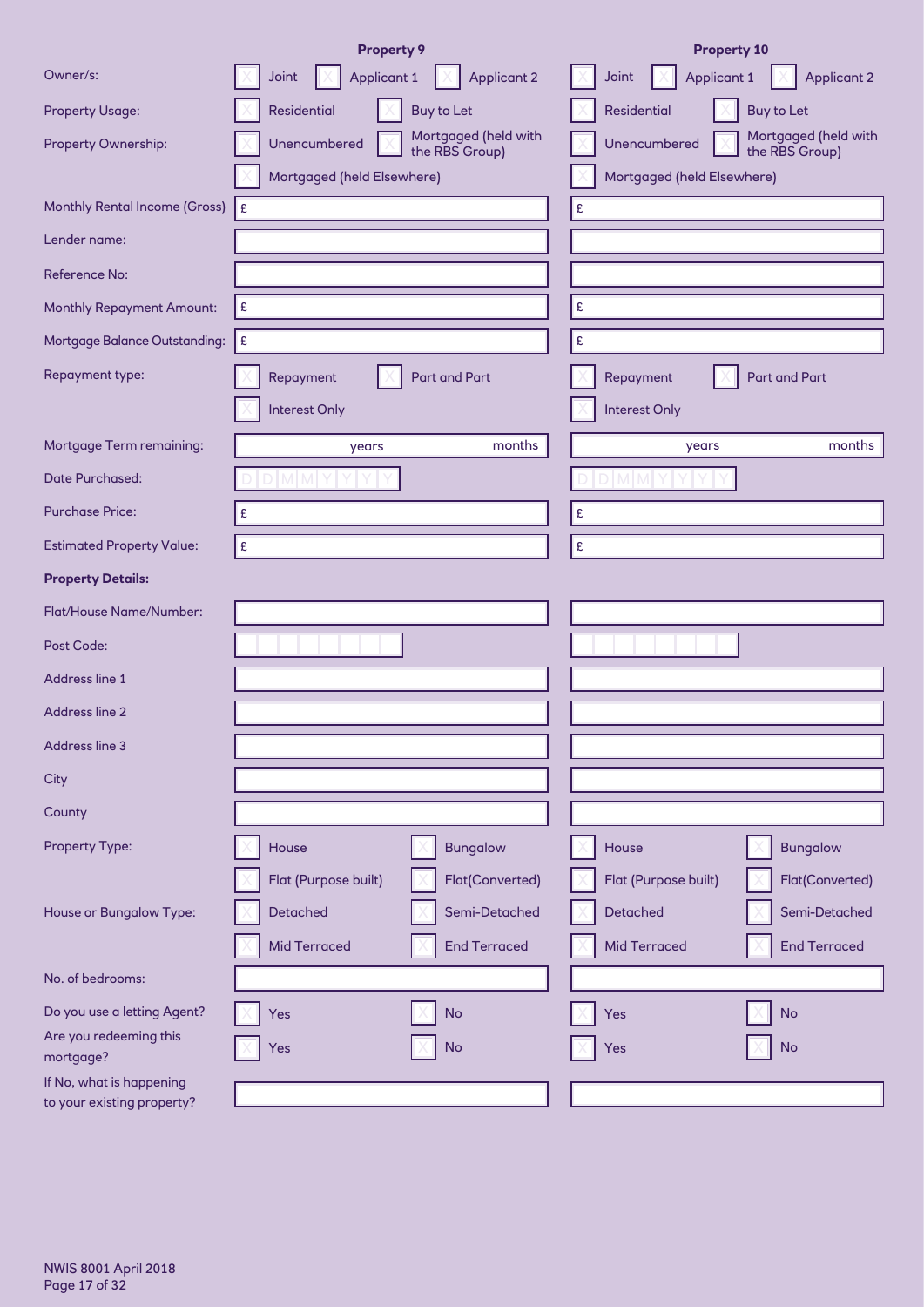|                                                        | <b>Property 11</b>                                     | <b>Property 12</b>                                     |
|--------------------------------------------------------|--------------------------------------------------------|--------------------------------------------------------|
| Owner/s:                                               | <b>Applicant 1</b><br><b>Applicant 2</b><br>Joint      | <b>Applicant 1</b><br><b>Applicant 2</b><br>Joint      |
| <b>Property Usage:</b>                                 | Residential<br><b>Buy to Let</b>                       | <b>Residential</b><br><b>Buy to Let</b>                |
| Property Ownership:                                    | Mortgaged (held with<br>Unencumbered<br>the RBS Group) | Mortgaged (held with<br>Unencumbered<br>the RBS Group) |
|                                                        | Mortgaged (held Elsewhere)                             | Mortgaged (held Elsewhere)                             |
| <b>Monthly Rental Income (Gross)</b>                   | £                                                      | £                                                      |
| Lender name:                                           |                                                        |                                                        |
| <b>Reference No:</b>                                   |                                                        |                                                        |
| <b>Monthly Repayment Amount:</b>                       | $\pmb{\mathsf{E}}$                                     | £                                                      |
| Mortgage Balance Outstanding:                          | £                                                      | $\pmb{\mathfrak{E}}$                                   |
| Repayment type:                                        | <b>Part and Part</b><br>Repayment                      | <b>Part and Part</b><br>Repayment                      |
|                                                        | <b>Interest Only</b>                                   | Interest Only                                          |
| <b>Mortgage Term remaining:</b>                        | months<br>years                                        | months<br>years                                        |
| <b>Date Purchased:</b>                                 | <b>MM</b>                                              |                                                        |
| <b>Purchase Price:</b>                                 | £                                                      | £                                                      |
| <b>Estimated Property Value:</b>                       | £                                                      | $\pmb{\mathfrak{E}}$                                   |
| <b>Property Details:</b>                               |                                                        |                                                        |
| Flat/House Name/Number:                                |                                                        |                                                        |
| Post Code:                                             |                                                        |                                                        |
| Address line 1                                         |                                                        |                                                        |
| Address line 2                                         |                                                        |                                                        |
| Address line 3                                         |                                                        |                                                        |
| City                                                   |                                                        |                                                        |
| County                                                 |                                                        |                                                        |
| Property Type:                                         | <b>Bungalow</b><br>House                               | House<br><b>Bungalow</b>                               |
|                                                        | Flat(Converted)<br>Flat (Purpose built)                | Flat (Purpose built)<br>Flat(Converted)                |
| House or Bungalow Type:                                | Detached<br>Semi-Detached                              | <b>Detached</b><br>Semi-Detached                       |
|                                                        | <b>Mid Terraced</b><br><b>End Terraced</b>             | <b>Mid Terraced</b><br><b>End Terraced</b>             |
| No. of bedrooms:                                       |                                                        |                                                        |
| Do you use a letting Agent?                            | <b>No</b><br>Yes                                       | <b>No</b><br>Yes                                       |
| Are you redeeming this<br>mortgage?                    | <b>No</b><br>Yes                                       | <b>No</b><br>Yes                                       |
| If No, what is happening<br>to your existing property? |                                                        |                                                        |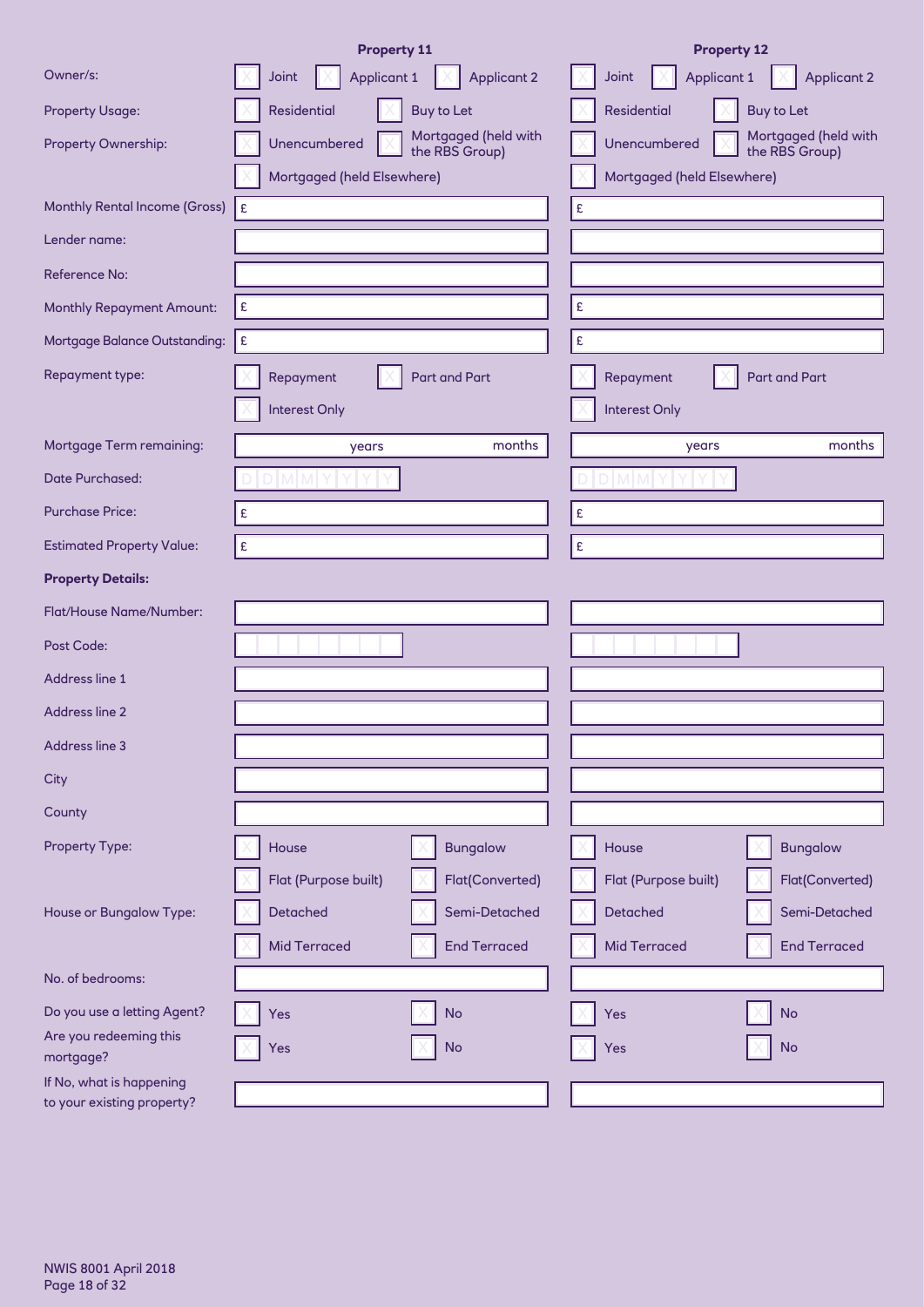|                                                        | <b>Property 13</b>                                     | <b>Property 14</b>                                     |
|--------------------------------------------------------|--------------------------------------------------------|--------------------------------------------------------|
| Owner/s:                                               | <b>Applicant 1</b><br><b>Applicant 2</b><br>Joint      | <b>Applicant 1</b><br><b>Applicant 2</b><br>Joint      |
| <b>Property Usage:</b>                                 | Residential<br><b>Buy to Let</b>                       | <b>Residential</b><br><b>Buy to Let</b>                |
| Property Ownership:                                    | Mortgaged (held with<br>Unencumbered<br>the RBS Group) | Mortgaged (held with<br>Unencumbered<br>the RBS Group) |
|                                                        | Mortgaged (held Elsewhere)                             | Mortgaged (held Elsewhere)                             |
| <b>Monthly Rental Income (Gross)</b>                   | £                                                      | £                                                      |
| Lender name:                                           |                                                        |                                                        |
| <b>Reference No:</b>                                   |                                                        |                                                        |
| <b>Monthly Repayment Amount:</b>                       | £                                                      | $\pmb{\mathfrak{E}}$                                   |
| Mortgage Balance Outstanding:                          | £                                                      | $\pmb{\mathfrak{E}}$                                   |
| Repayment type:                                        | <b>Part and Part</b><br>Repayment                      | <b>Part and Part</b><br>Repayment                      |
|                                                        | Interest Only                                          | Interest Only                                          |
| <b>Mortgage Term remaining:</b>                        | months<br>years                                        | months<br>years                                        |
| Date Purchased:                                        | M M I                                                  |                                                        |
| <b>Purchase Price:</b>                                 | £                                                      | £                                                      |
| <b>Estimated Property Value:</b>                       | £                                                      | $\pmb{\mathfrak{E}}$                                   |
| <b>Property Details:</b>                               |                                                        |                                                        |
| Flat/House Name/Number:                                |                                                        |                                                        |
| Post Code:                                             |                                                        |                                                        |
| Address line 1                                         |                                                        |                                                        |
| Address line 2                                         |                                                        |                                                        |
| Address line 3                                         |                                                        |                                                        |
| City                                                   |                                                        |                                                        |
| County                                                 |                                                        |                                                        |
| Property Type:                                         | <b>Bungalow</b><br>House                               | House<br><b>Bungalow</b>                               |
|                                                        | Flat(Converted)<br>Flat (Purpose built)                | Flat (Purpose built)<br>Flat(Converted)                |
| House or Bungalow Type:                                | Semi-Detached<br>Detached                              | <b>Detached</b><br>Semi-Detached                       |
|                                                        | <b>Mid Terraced</b><br><b>End Terraced</b>             | <b>Mid Terraced</b><br><b>End Terraced</b>             |
| No. of bedrooms:                                       |                                                        |                                                        |
| Do you use a letting Agent?                            | <b>No</b><br>Yes                                       | <b>No</b><br>Yes                                       |
| Are you redeeming this<br>mortgage?                    | <b>No</b><br>Yes                                       | <b>No</b><br>Yes                                       |
| If No, what is happening<br>to your existing property? |                                                        |                                                        |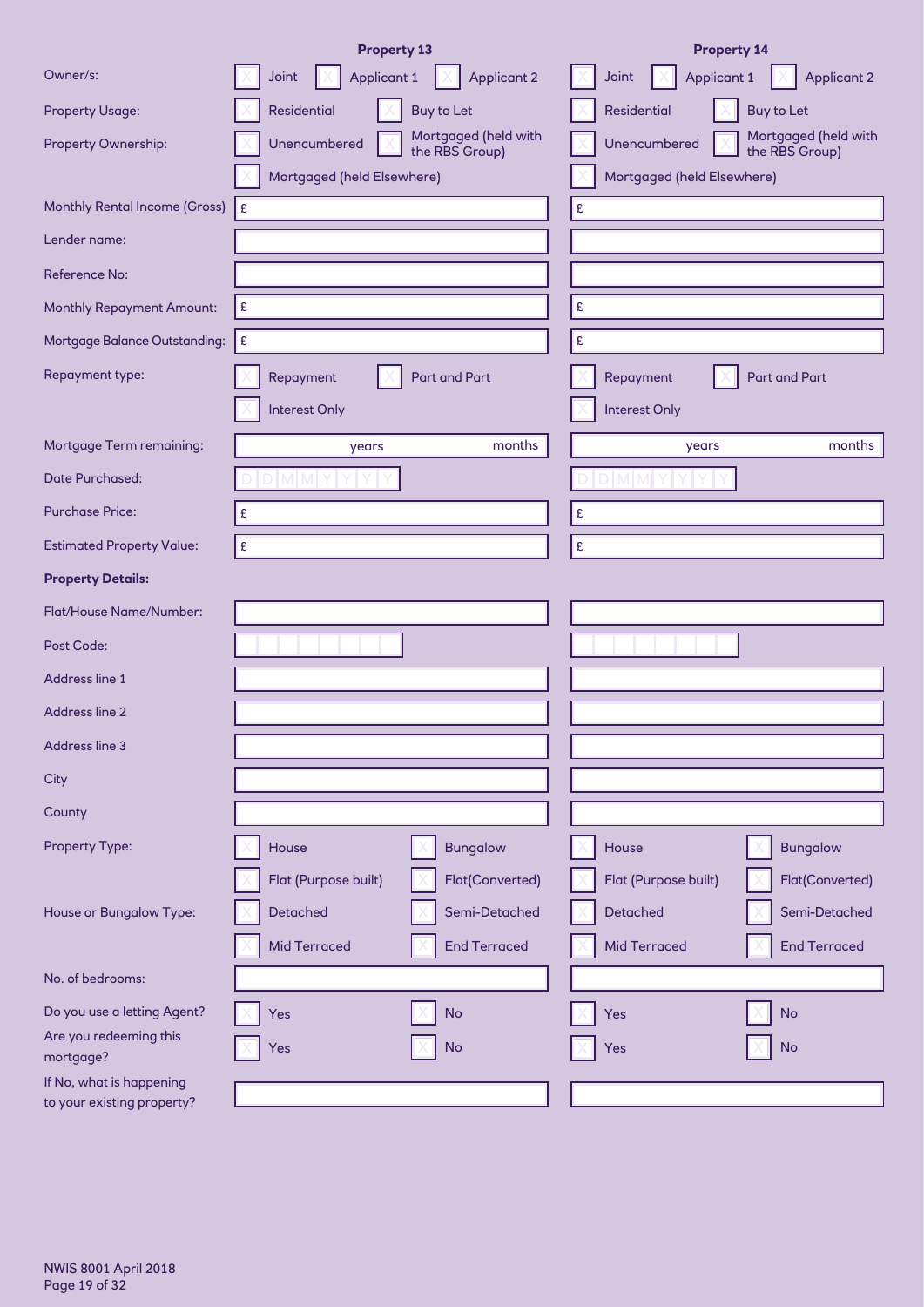|                                                        | <b>Property 15</b>                                     |
|--------------------------------------------------------|--------------------------------------------------------|
| Owner/s:                                               | <b>Applicant 1</b><br>Joint<br><b>Applicant 2</b>      |
| <b>Property Usage:</b>                                 | <b>Residential</b><br><b>Buy to Let</b>                |
| Property Ownership:                                    | Mortgaged (held with<br>Unencumbered<br>the RBS Group) |
|                                                        | Mortgaged (held Elsewhere)                             |
| <b>Monthly Rental Income (Gross)</b>                   | £                                                      |
| Lender name:                                           |                                                        |
| Reference No:                                          |                                                        |
| <b>Monthly Repayment Amount:</b>                       | £                                                      |
| Mortgage Balance Outstanding:                          | £                                                      |
| Repayment type:                                        | <b>Part and Part</b><br>Repayment                      |
|                                                        | <b>Interest Only</b>                                   |
| Mortgage Term remaining:                               | months<br>years                                        |
| <b>Date Purchased:</b>                                 |                                                        |
| <b>Purchase Price:</b>                                 | £                                                      |
| <b>Estimated Property Value:</b>                       | £                                                      |
| <b>Property Details:</b>                               |                                                        |
| <b>Flat/House Name/Number:</b>                         |                                                        |
| Post Code:                                             |                                                        |
| Address line 1                                         |                                                        |
| <b>Address line 2</b>                                  |                                                        |
| Address line 3                                         |                                                        |
| City                                                   |                                                        |
| County                                                 |                                                        |
| <b>Property Type:</b>                                  | <b>Bungalow</b><br>House                               |
|                                                        | Flat (Purpose built)<br>Flat(Converted)                |
| House or Bungalow Type:                                | <b>Detached</b><br>Semi-Detached                       |
|                                                        | <b>Mid Terraced</b><br><b>End Terraced</b>             |
| No. of bedrooms:                                       |                                                        |
| Do you use a letting Agent?                            | <b>No</b><br>Yes                                       |
| Are you redeeming this<br>mortgage?                    | No<br>Yes                                              |
| If No, what is happening<br>to your existing property? |                                                        |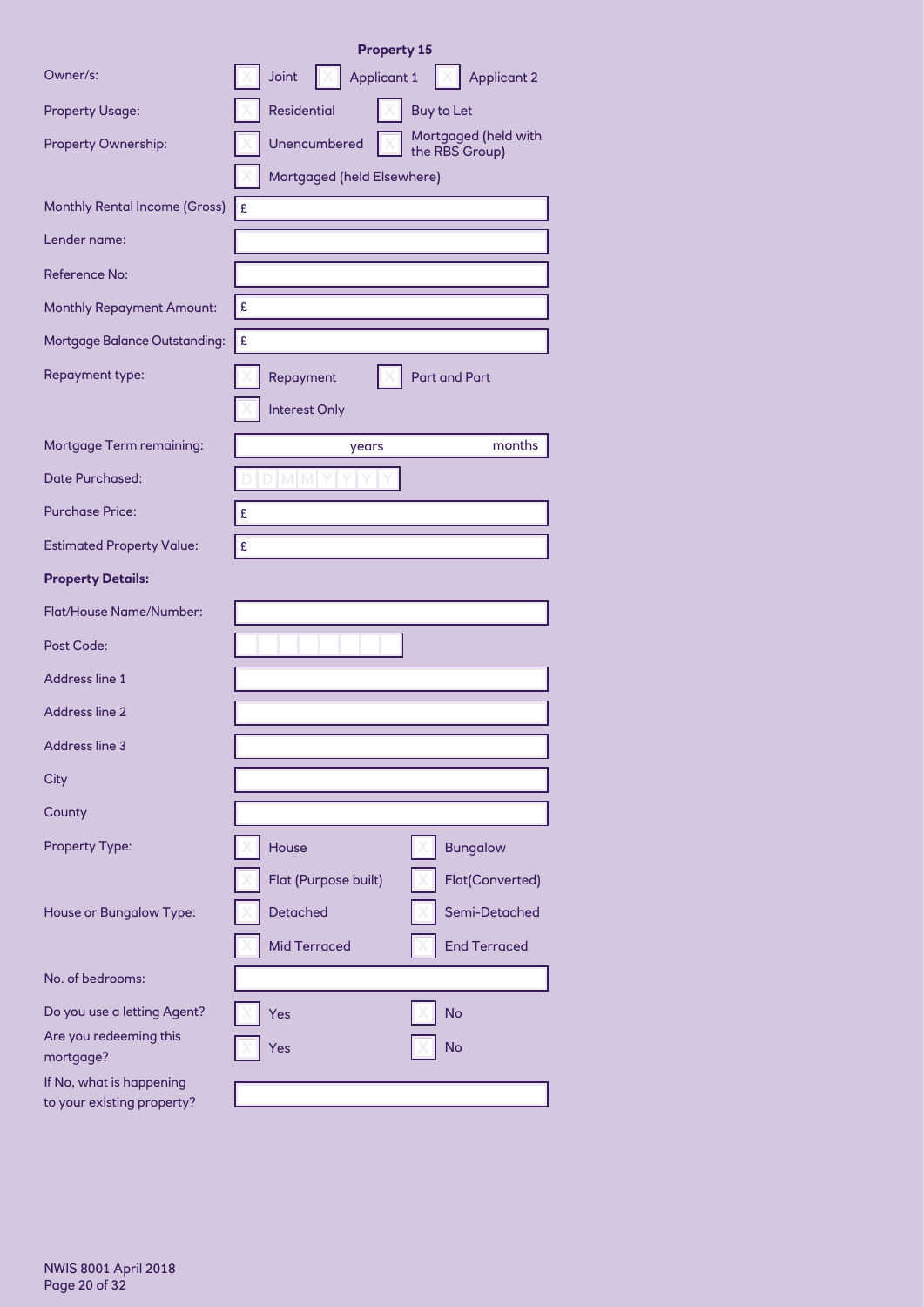| 8. Your property valuation                                                            |                                                                                                                                                                                                                                                                                        |
|---------------------------------------------------------------------------------------|----------------------------------------------------------------------------------------------------------------------------------------------------------------------------------------------------------------------------------------------------------------------------------------|
| Do you wish us to arrange a valuation?                                                |                                                                                                                                                                                                                                                                                        |
| <b>No</b><br>Yes                                                                      |                                                                                                                                                                                                                                                                                        |
|                                                                                       | Please note we will normally instruct a surveyor to prepare a valuation report. This report is for our sole use for valuation purposes. You should<br>not rely on this valuation report for your purposes and we recommend you arrange a comprehensive survey for your own protection. |
| Do you wish to arrange a more comprehensive survey?                                   | If yes, what type of survey do you require?                                                                                                                                                                                                                                            |
| <b>No</b><br>Yes                                                                      | Homebuyer's report $\parallel \times$<br>Full building survey                                                                                                                                                                                                                          |
| Please give details of who the surveyor should contact to access the property         |                                                                                                                                                                                                                                                                                        |
| Contact name                                                                          | Tel. number                                                                                                                                                                                                                                                                            |
| <b>Address</b>                                                                        | Fax. number                                                                                                                                                                                                                                                                            |
|                                                                                       |                                                                                                                                                                                                                                                                                        |
|                                                                                       |                                                                                                                                                                                                                                                                                        |
| Postcode                                                                              |                                                                                                                                                                                                                                                                                        |
| Selling agent's details (if different) or valuers details (for Scottish applications) |                                                                                                                                                                                                                                                                                        |
| Contact name                                                                          | Tel. number                                                                                                                                                                                                                                                                            |
| Company name                                                                          | Fax. number                                                                                                                                                                                                                                                                            |
| <b>Address</b>                                                                        |                                                                                                                                                                                                                                                                                        |
|                                                                                       |                                                                                                                                                                                                                                                                                        |
| Postcode                                                                              |                                                                                                                                                                                                                                                                                        |
| Solicitor/Licensed conveyancer details (please provide contact                        |                                                                                                                                                                                                                                                                                        |
| name. Only needs be completed if using own solicitor)                                 |                                                                                                                                                                                                                                                                                        |
| Contact name                                                                          | Tel. number                                                                                                                                                                                                                                                                            |
| Company name                                                                          | Fax. number                                                                                                                                                                                                                                                                            |
| <b>Address</b>                                                                        |                                                                                                                                                                                                                                                                                        |
|                                                                                       |                                                                                                                                                                                                                                                                                        |
|                                                                                       |                                                                                                                                                                                                                                                                                        |
| Postcode                                                                              |                                                                                                                                                                                                                                                                                        |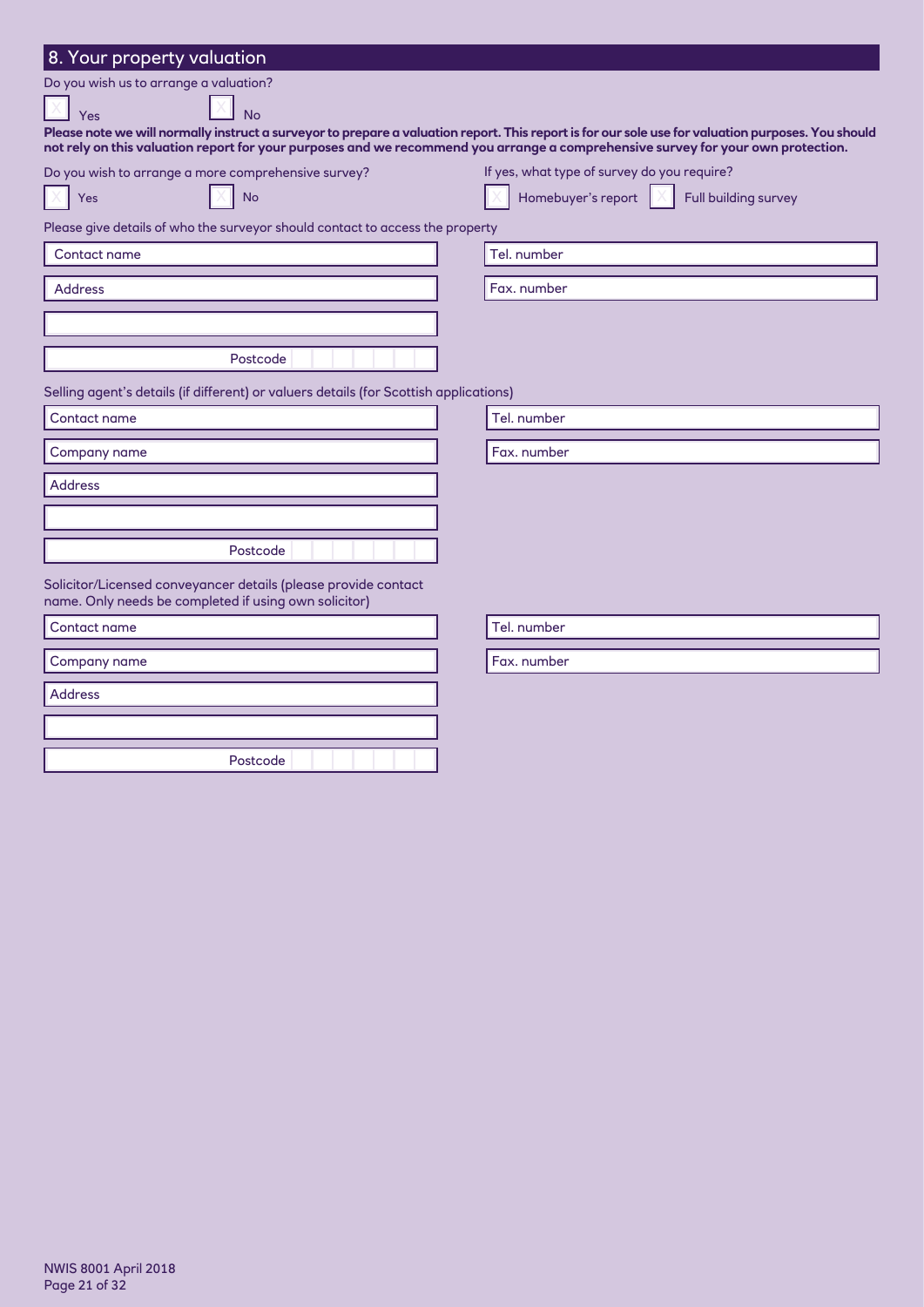## 9. About your new house purchase

**This section only needs to be completed for the purchase of a property. Please go to section 10 to provide remortgage or transfer of title only details.**

| Your property purchase price                                                                                                           |
|----------------------------------------------------------------------------------------------------------------------------------------|
| £                                                                                                                                      |
| Your own deposit                                                                                                                       |
| £                                                                                                                                      |
| The amount you want to borrow including additional borowing                                                                            |
| £                                                                                                                                      |
| Are the following fees to be added to the loan on completion?                                                                          |
| <b>Product Fee</b>                                                                                                                     |
| No<br>£<br>Yes                                                                                                                         |
| Higher lending charge                                                                                                                  |
| <b>No</b><br>£<br>Yes                                                                                                                  |
| <b>Valuation/Survey fee</b>                                                                                                            |
| £                                                                                                                                      |
| Legal fees                                                                                                                             |
| £                                                                                                                                      |
| <b>Total fees</b>                                                                                                                      |
| £                                                                                                                                      |
| If any of the above fees are added onto your loan you should note<br>are added to your loan. To avoid paying interest on these fees yo |

**I** a the interest on these fees will be payable from the date they **are added to your loan. To avoid paying interest on these fees you have the option of paying these in full when they arise.**

Your total borrowing

£

#### **The following questions only need to be completed for Buy to Let mortgage applications**

| What is the amount of rental income?                                                                                           |                  |                                                |  |  |
|--------------------------------------------------------------------------------------------------------------------------------|------------------|------------------------------------------------|--|--|
|                                                                                                                                | per year         |                                                |  |  |
| Is there sufficient surplus income to fund any increase in costs?                                                              |                  |                                                |  |  |
| e.g. increase in interest rates                                                                                                |                  |                                                |  |  |
| Yes<br><b>No</b>                                                                                                               |                  |                                                |  |  |
| If no, what are your proposals for funding any shortfall?                                                                      |                  |                                                |  |  |
| <b>Reduced drawings</b><br>Sell assets                                                                                         | Inject new funds | Other If no, please provide details on page 18 |  |  |
| A separate Buy to Let supplementary sheet (NWB 2003) should be completed for each additional property which is to be purchased |                  |                                                |  |  |

**for Buy to Let purposes.**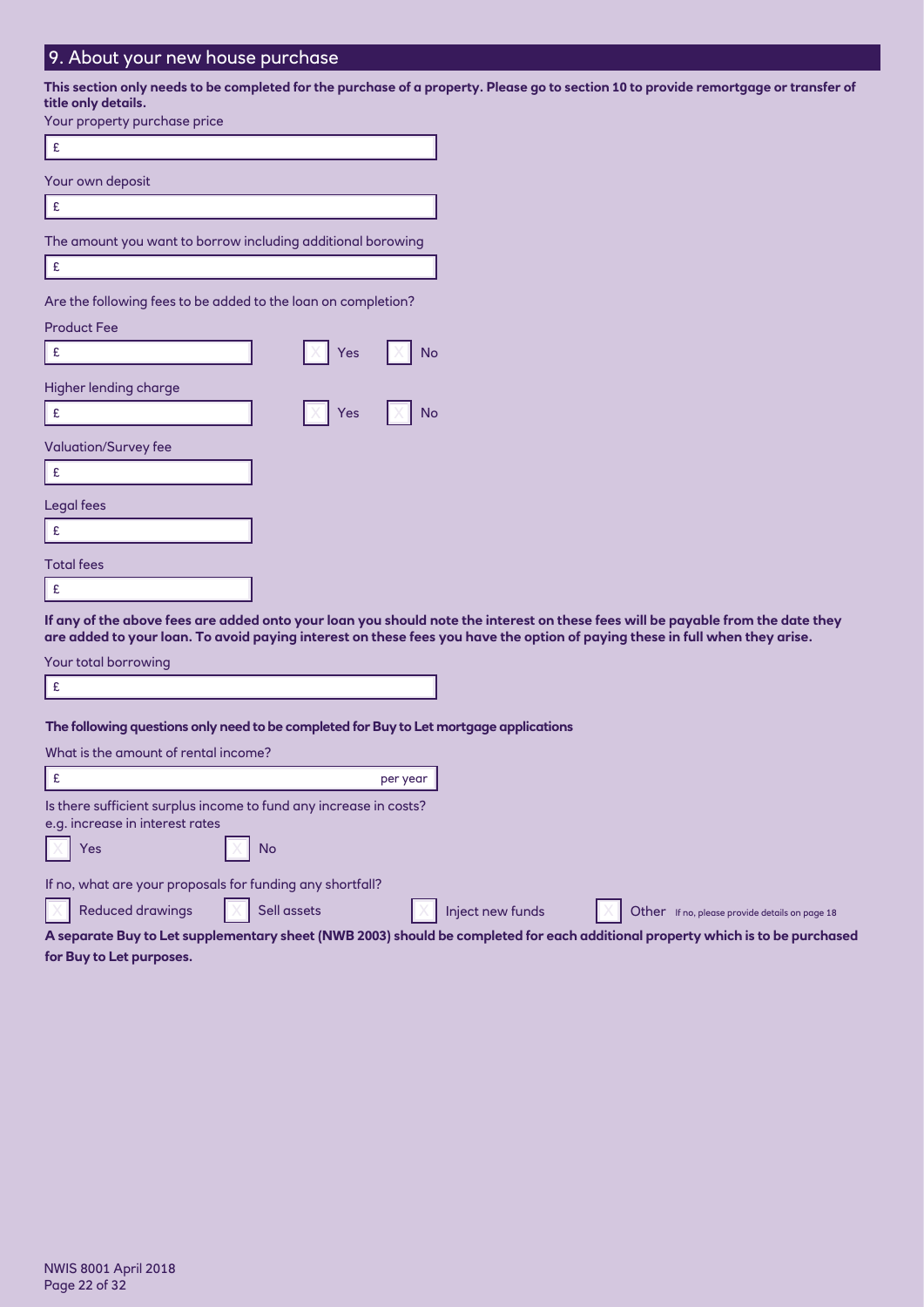## 10. About your remortgage or transfer of title

**This section needs to be completed for the remortgage of an existing property or transfer of title only.**

| Estimated value of your property                                                                                                                                                      | <b>Present loan</b>                                                                                                                        |
|---------------------------------------------------------------------------------------------------------------------------------------------------------------------------------------|--------------------------------------------------------------------------------------------------------------------------------------------|
| £                                                                                                                                                                                     | £                                                                                                                                          |
| Amount of additional borrowing                                                                                                                                                        | The amount you want to borrow including additional borrowing                                                                               |
| £                                                                                                                                                                                     | £                                                                                                                                          |
| Purpose of borrowing                                                                                                                                                                  |                                                                                                                                            |
|                                                                                                                                                                                       |                                                                                                                                            |
| <b>Product Fee</b><br>Is the following to be added to the loan on completion?<br>Yes<br><b>No</b>                                                                                     |                                                                                                                                            |
| paying interest on this fee you have the option of paying in full when it arises.                                                                                                     | If this fee is added onto your loan you should note the interest on it will be payable from the date it is added to your loan. To avoid    |
| Your total borrowing                                                                                                                                                                  |                                                                                                                                            |
| £                                                                                                                                                                                     |                                                                                                                                            |
| The following questions only need to be completed for Buy to Let mortgage applications                                                                                                |                                                                                                                                            |
| What is the amount of rental income?                                                                                                                                                  |                                                                                                                                            |
| £<br>per year                                                                                                                                                                         |                                                                                                                                            |
| Is there sufficient surplus income to fund any increase in costs? e.g. increase in interest rates                                                                                     |                                                                                                                                            |
| Yes<br>No                                                                                                                                                                             |                                                                                                                                            |
| If no, what are your proposals for funding any shortfall?                                                                                                                             |                                                                                                                                            |
| <b>Reduced drawings</b><br>Sell assets                                                                                                                                                | Inject new funds<br>Other If no, please provide details on page 18                                                                         |
| Will the property be let out for investment purposes? By 'investment' we mean that you are looking to benefit from rental income<br>or future house price growth.<br><b>No</b><br>Yes |                                                                                                                                            |
|                                                                                                                                                                                       | Answering 'No' to this question indicates Consumer Buy to Let borrowing status. We do not currently offer this type of lending and will be |

*unable to progress this application.*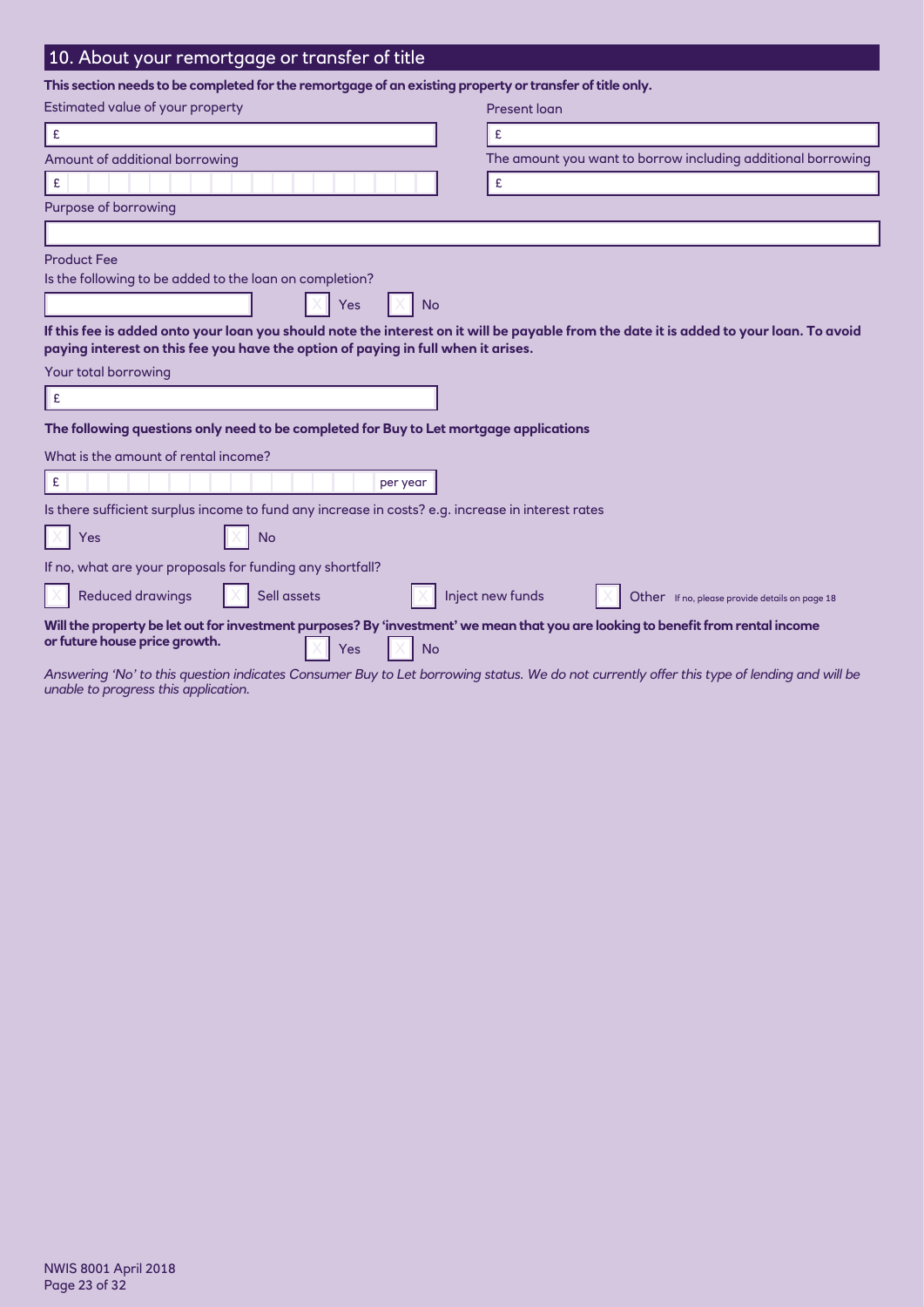## 11. Your repayment method

**Please detail your chosen repayment strategy and product(s) that you have chosen for your mortgage**

| <b>Product one</b><br>Repayment type                                                                                                                                                                                                                                                                                                                                                                                                                                                                                                                                                                                                                                                                                                                        | <b>Product two</b>                                                                                                                                                                                                                                                                                                                                                                                                                                                                                                                                                                                                                                                                                                                            |
|-------------------------------------------------------------------------------------------------------------------------------------------------------------------------------------------------------------------------------------------------------------------------------------------------------------------------------------------------------------------------------------------------------------------------------------------------------------------------------------------------------------------------------------------------------------------------------------------------------------------------------------------------------------------------------------------------------------------------------------------------------------|-----------------------------------------------------------------------------------------------------------------------------------------------------------------------------------------------------------------------------------------------------------------------------------------------------------------------------------------------------------------------------------------------------------------------------------------------------------------------------------------------------------------------------------------------------------------------------------------------------------------------------------------------------------------------------------------------------------------------------------------------|
| <b>Interest</b><br>Capital repayment                                                                                                                                                                                                                                                                                                                                                                                                                                                                                                                                                                                                                                                                                                                        | Repayment type<br><b>Interest</b><br>Capital repayment                                                                                                                                                                                                                                                                                                                                                                                                                                                                                                                                                                                                                                                                                        |
| Only<br><b>Repayment Strategy for Interest Only</b><br>This Mortgaged Property,<br><b>Main Residence</b><br>This Mortgaged Property,<br><b>Not Main Residence</b><br><b>Other Mortgaged Property</b><br>Unencumbered Property,<br><b>Main Residence</b><br>Unencumbered Property,<br><b>Not Main Residence</b><br><b>Stocks and Shares (Traded</b><br>on an authorised exchange)<br>Unit Trusts (EU Authorised)<br><b>OEICs (EU Authorised)</b><br><b>ICVC</b> – Investment Company with<br>variable Capital (EU Authorised)<br>Pension (UK Authorised)<br>Savings<br><b>Other Assets (Existing NatWest</b><br>Mortgage customers only)<br>Endowment<br>If other, please provide details on page 18<br>Current value of repayment strategy<br>if applicable | Only<br><b>Repayment Strategy for Interest Only</b><br>This Mortgaged Property,<br><b>Main Residence</b><br>This Mortgaged Property,<br>Not Main Residence<br><b>Other Mortgaged Property</b><br>Unencumbered Property,<br><b>Main Residence</b><br>Unencumbered Property,<br>Not Main Residence<br><b>Stocks and Shares (Traded</b><br>on an authorised exchange)<br>Unit Trusts (EU Authorised)<br><b>OEICs (EU Authorised)</b><br><b>ICVC</b> - Investment Company with<br>variable Capital (EU Authorised)<br>Pension (UK Authorised)<br>Savings<br><b>Other Assets (Existing NatWest</b><br>Mortgage customers only)<br>Endowment<br>If other, please provide details on page 18<br>Current value of repayment strategy<br>if applicable |
| £                                                                                                                                                                                                                                                                                                                                                                                                                                                                                                                                                                                                                                                                                                                                                           | £                                                                                                                                                                                                                                                                                                                                                                                                                                                                                                                                                                                                                                                                                                                                             |
| Provider of repayment strategy if applicable                                                                                                                                                                                                                                                                                                                                                                                                                                                                                                                                                                                                                                                                                                                | Provider of repayment strategy if applicable                                                                                                                                                                                                                                                                                                                                                                                                                                                                                                                                                                                                                                                                                                  |
| <b>Expected maturity/Realisation date</b><br><b>Product name</b>                                                                                                                                                                                                                                                                                                                                                                                                                                                                                                                                                                                                                                                                                            | <b>Expected maturity/Realisation date</b><br>Product name                                                                                                                                                                                                                                                                                                                                                                                                                                                                                                                                                                                                                                                                                     |
| Interest rate                                                                                                                                                                                                                                                                                                                                                                                                                                                                                                                                                                                                                                                                                                                                               | Interest rate                                                                                                                                                                                                                                                                                                                                                                                                                                                                                                                                                                                                                                                                                                                                 |
| <b>Expiry date</b>                                                                                                                                                                                                                                                                                                                                                                                                                                                                                                                                                                                                                                                                                                                                          | <b>Expiry date</b>                                                                                                                                                                                                                                                                                                                                                                                                                                                                                                                                                                                                                                                                                                                            |
| DIM MIY                                                                                                                                                                                                                                                                                                                                                                                                                                                                                                                                                                                                                                                                                                                                                     | dimimi                                                                                                                                                                                                                                                                                                                                                                                                                                                                                                                                                                                                                                                                                                                                        |
| Amount                                                                                                                                                                                                                                                                                                                                                                                                                                                                                                                                                                                                                                                                                                                                                      | Amount                                                                                                                                                                                                                                                                                                                                                                                                                                                                                                                                                                                                                                                                                                                                        |
| £                                                                                                                                                                                                                                                                                                                                                                                                                                                                                                                                                                                                                                                                                                                                                           | £                                                                                                                                                                                                                                                                                                                                                                                                                                                                                                                                                                                                                                                                                                                                             |
| Term                                                                                                                                                                                                                                                                                                                                                                                                                                                                                                                                                                                                                                                                                                                                                        | Term                                                                                                                                                                                                                                                                                                                                                                                                                                                                                                                                                                                                                                                                                                                                          |
| months<br>years                                                                                                                                                                                                                                                                                                                                                                                                                                                                                                                                                                                                                                                                                                                                             | months<br>years                                                                                                                                                                                                                                                                                                                                                                                                                                                                                                                                                                                                                                                                                                                               |

|        | <b>Product three</b><br>Repayment type                                    |                  |
|--------|---------------------------------------------------------------------------|------------------|
|        | Capital repayment                                                         | Interest<br>Only |
|        | Repayment Strategy for Interest Only                                      |                  |
|        | This Mortgaged Property,                                                  |                  |
|        | Main Residence<br>This Mortgaged Property,                                |                  |
|        | <b>Not Main Residence</b>                                                 |                  |
|        | <b>Other Mortgaged Property</b>                                           |                  |
|        | Unencumbered Property,                                                    |                  |
|        | <b>Main Residence</b>                                                     |                  |
|        | Unencumbered Property,<br><b>Not Main Residence</b>                       |                  |
|        | <b>Stocks and Shares (Traded</b>                                          |                  |
|        | on an authorised exchange)                                                |                  |
|        | Unit Trusts (EU Authorised)                                               |                  |
|        | <b>OEICs (EU Authorised)</b>                                              |                  |
|        | <b>ICVC</b> - Investment Company with<br>variable Capital (EU Authorised) |                  |
|        | Pension (UK Authorised)                                                   |                  |
|        | Savings                                                                   |                  |
|        | <b>Other Assets (Existing NatWest</b>                                     |                  |
|        | Mortgage customers only)                                                  |                  |
|        | Endowment                                                                 |                  |
|        | If other, please provide details on page 18                               |                  |
|        | Current value of repayment strategy                                       |                  |
|        | if applicable                                                             |                  |
| £      |                                                                           |                  |
|        | Provider of repayment strategy if applicable                              |                  |
|        |                                                                           |                  |
|        | <b>Expected maturity/Realisation date</b>                                 |                  |
|        |                                                                           |                  |
|        |                                                                           |                  |
|        | Product name                                                              |                  |
|        |                                                                           |                  |
|        | Interest rate                                                             |                  |
|        |                                                                           |                  |
|        | <b>Expiry date</b>                                                        |                  |
|        | M                                                                         |                  |
| Amount |                                                                           |                  |
| £      |                                                                           |                  |
| Term   |                                                                           |                  |
|        | years                                                                     | months           |
|        |                                                                           |                  |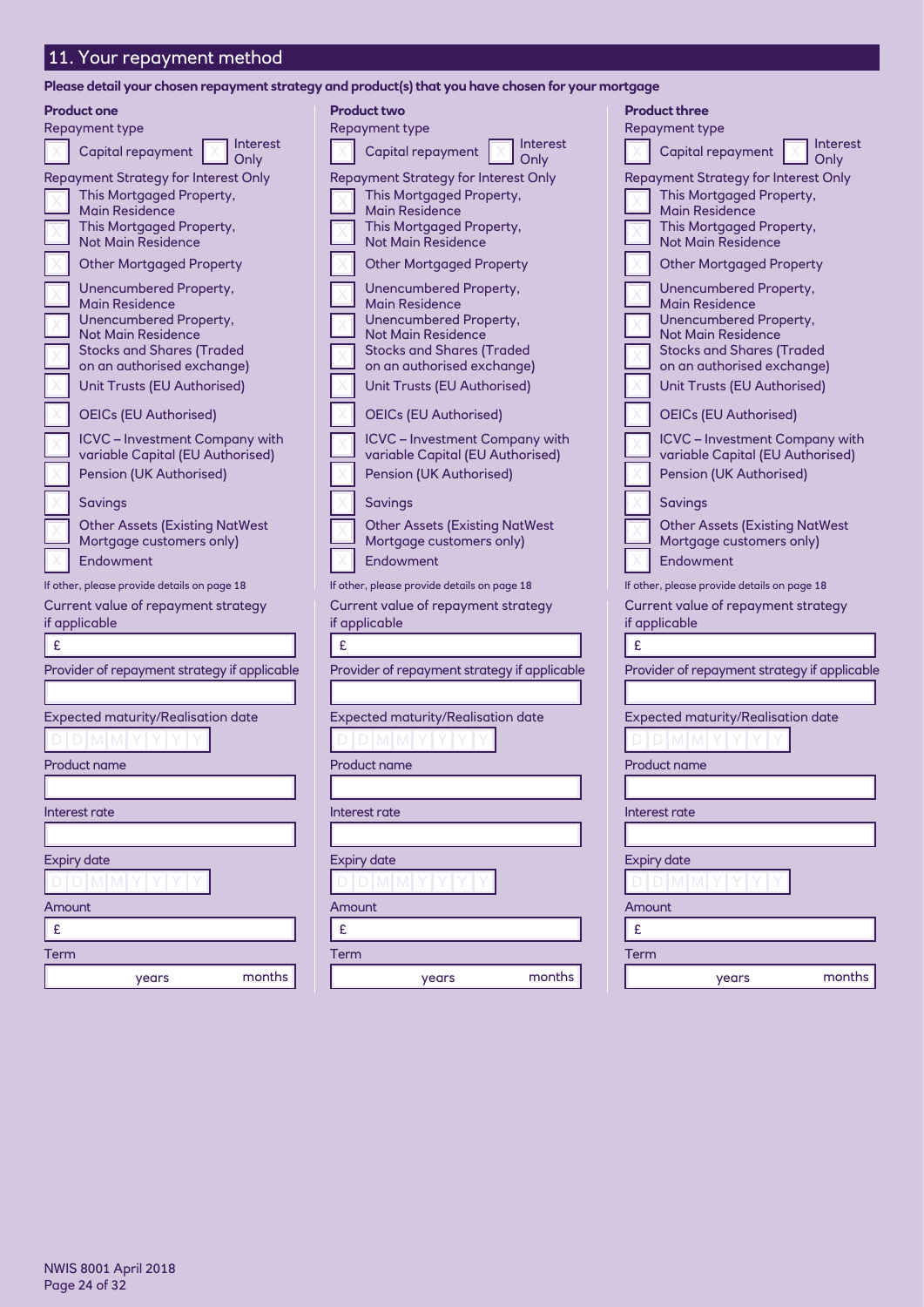| 12. Your fees payment                                                            |                                                                                                                                        |
|----------------------------------------------------------------------------------|----------------------------------------------------------------------------------------------------------------------------------------|
| Which fees are you paying now?                                                   |                                                                                                                                        |
| <b>Valuation only</b><br>Homebuyer's report                                      | Full building survey X<br>Higher Lending Charge<br>Arrangement/completion fee                                                          |
| Fees summary (to be completed by all applicants)                                 |                                                                                                                                        |
| <b>Product Fee</b>                                                               |                                                                                                                                        |
| $\mathbf f$                                                                      |                                                                                                                                        |
| <b>Valuation/survey fee</b>                                                      |                                                                                                                                        |
| $\mathbf f$                                                                      | Valuation fee includes an administration fee of £75 including VAT.                                                                     |
| <b>Higher Lending Charge</b>                                                     |                                                                                                                                        |
| $\mathbf{E}$                                                                     |                                                                                                                                        |
| <b>Total fees</b>                                                                |                                                                                                                                        |
| £                                                                                |                                                                                                                                        |
|                                                                                  | After we have issued your offer of loan, a withdrawal fee of £150 is payable if your loan is not drawn down before your offer expires. |
| <b>Preferred payment method</b>                                                  |                                                                                                                                        |
| Credit/Debit card<br>Debit my account                                            | Please note: American Express cannot be used                                                                                           |
| my credit/debit card account                                                     | 1. If payment by credit/debit card I authorise National Westminster Bank Plc to debit the cost of the fees indicated above from        |
| Name on card                                                                     |                                                                                                                                        |
|                                                                                  |                                                                                                                                        |
| <b>Cardholder address</b>                                                        |                                                                                                                                        |
|                                                                                  |                                                                                                                                        |
|                                                                                  | Postcode                                                                                                                               |
| Card type                                                                        |                                                                                                                                        |
| <b>MasterCard</b><br>Visa                                                        | Switch<br>Electron<br>Delta                                                                                                            |
| Issue number (If applicable)<br>Card number                                      |                                                                                                                                        |
|                                                                                  |                                                                                                                                        |
| Card start date<br>Card expiry date                                              |                                                                                                                                        |
|                                                                                  |                                                                                                                                        |
| 2. If payment from your account. I authorise NatWest to debit my NatWest account |                                                                                                                                        |
| Name(s) of account holders                                                       |                                                                                                                                        |
|                                                                                  |                                                                                                                                        |
|                                                                                  |                                                                                                                                        |
| <b>Account number</b>                                                            | Sort code                                                                                                                              |

**By signing this application you authorise us to debit your account with an amount less than or no more than £100 above the amount shown. This authority covers, for example, the need for a revised revaluation fee due to a change in property.**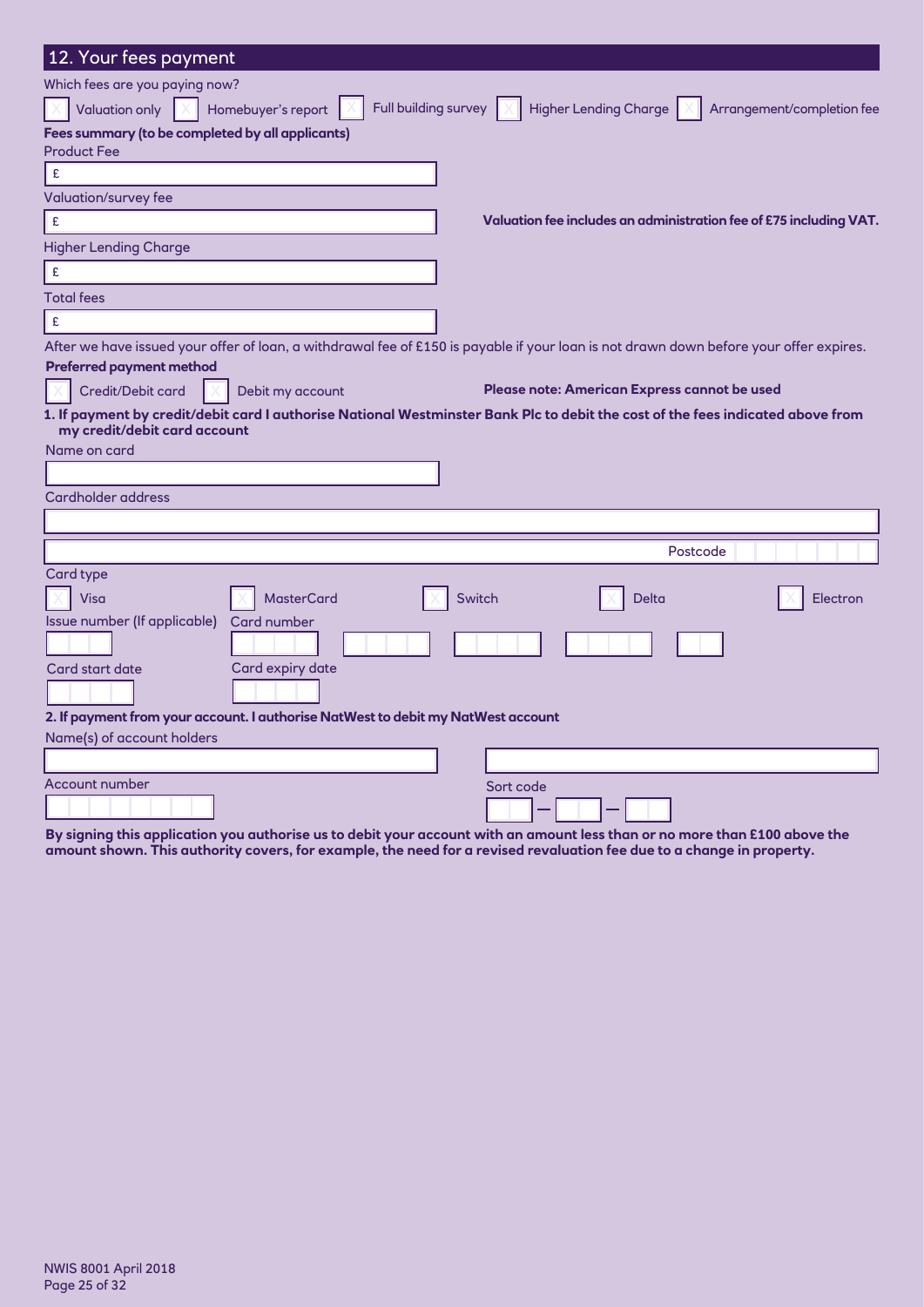#### **Loans Details**

#### **Credit Card Details**

Repaid at Completion? The Completion of the Completion of the Repaid at Completion?

Repaid at Completion? The Completion of the Repaid at Completion?

Repaid at Completion?

| <b>Applicant 1</b>           |                              | <b>Applicant 2</b>           |                             |
|------------------------------|------------------------------|------------------------------|-----------------------------|
| <b>Lender Name</b>           | <b>Monthly Payment</b>       | Lender Name                  | <b>Monthly Payment</b>      |
|                              |                              |                              |                             |
| <b>Amount Outstanding</b>    | <b>Repaid at Completion?</b> | <b>Amount Outstanding</b>    | <b>Repaid at Completion</b> |
|                              |                              |                              |                             |
| <b>Lender Name</b>           | <b>Monthly Payment</b>       | <b>Lender Name</b>           | <b>Monthly Payment</b>      |
|                              |                              |                              |                             |
| <b>Amount Outstanding</b>    | <b>Repaid at Completion?</b> | <b>Amount Outstanding</b>    | <b>Repaid at Completion</b> |
|                              |                              |                              |                             |
| <b>Lender Name</b>           | <b>Monthly Payment</b>       | <b>Lender Name</b>           | <b>Monthly Payment</b>      |
|                              |                              |                              |                             |
| <b>Amount Outstanding</b>    | <b>Repaid at Completion?</b> | <b>Amount Outstanding</b>    | <b>Repaid at Completion</b> |
|                              |                              |                              |                             |
| <b>Lender Name</b>           | <b>Monthly Payment</b>       | <b>Lender Name</b>           | <b>Monthly Payment</b>      |
|                              |                              |                              |                             |
| <b>Amount Outstanding</b>    | <b>Repaid at Completion?</b> | <b>Amount Outstanding</b>    | <b>Repaid at Completion</b> |
|                              |                              |                              |                             |
| <b>Lender Name</b>           | <b>Monthly Payment</b>       | Lender Name                  | <b>Monthly Payment</b>      |
|                              |                              |                              |                             |
| <b>Amount Outstanding</b>    | <b>Repaid at Completion?</b> | <b>Amount Outstanding</b>    | <b>Repaid at Completion</b> |
|                              |                              |                              |                             |
| <b>Credit Card Details</b>   |                              |                              |                             |
| <b>Applicant 1</b>           |                              | <b>Applicant 2</b>           |                             |
| <b>Lender Name</b>           | <b>Amount Outstanding</b>    | Lender Name                  | <b>Amount Outstanding</b>   |
|                              |                              |                              |                             |
| <b>Repaid at Completion?</b> |                              | <b>Repaid at Completion?</b> |                             |
|                              |                              |                              |                             |
| <b>Lender Name</b>           | <b>Amount Outstanding</b>    | <b>Lender Name</b>           | Amount Outstanding          |
|                              |                              |                              |                             |
| <b>Repaid at Completion?</b> |                              | <b>Repaid at Completion?</b> |                             |
|                              |                              |                              |                             |
| <b>Lender Name</b>           | <b>Amount Outstanding</b>    | <b>Lender Name</b>           | <b>Amount Outstanding</b>   |
|                              |                              |                              |                             |
|                              |                              |                              |                             |

Lender Name **Amount Outstanding** Lender Name Amount Outstanding

l

l

l

Lender Name Amount Outstanding Lender Name Amount Outstanding

Lender Name Amount Outstanding Lender Name Amount Outstanding

# Lender Name Monthly Payment Lender Name Monthly Payment Amount Outstanding Repaid at Completion? Amount Outstanding Repaid at Completion? Lender Name Monthly Payment Lender Name Monthly Payment Amount Outstanding **Repaid at Completion?** Amount Outstanding Repaid at Completion? Lender Name Monthly Payment Lender Name Monthly Payment Amount Outstanding The Repaid at Completion? Amount Outstanding Repaid at Completion? Lender Name Monthly Payment Lender Name Monthly Payment Amount Outstanding Repaid at Completion? Amount Outstanding Repaid at Completion? Lender Name Monthly Payment Lender Name Monthly Payment Amount Outstanding **Repaid at Completion?** Amount Outstanding Repaid at Completion?

Repaid at Completion? The Completion of the Repaid at Completion?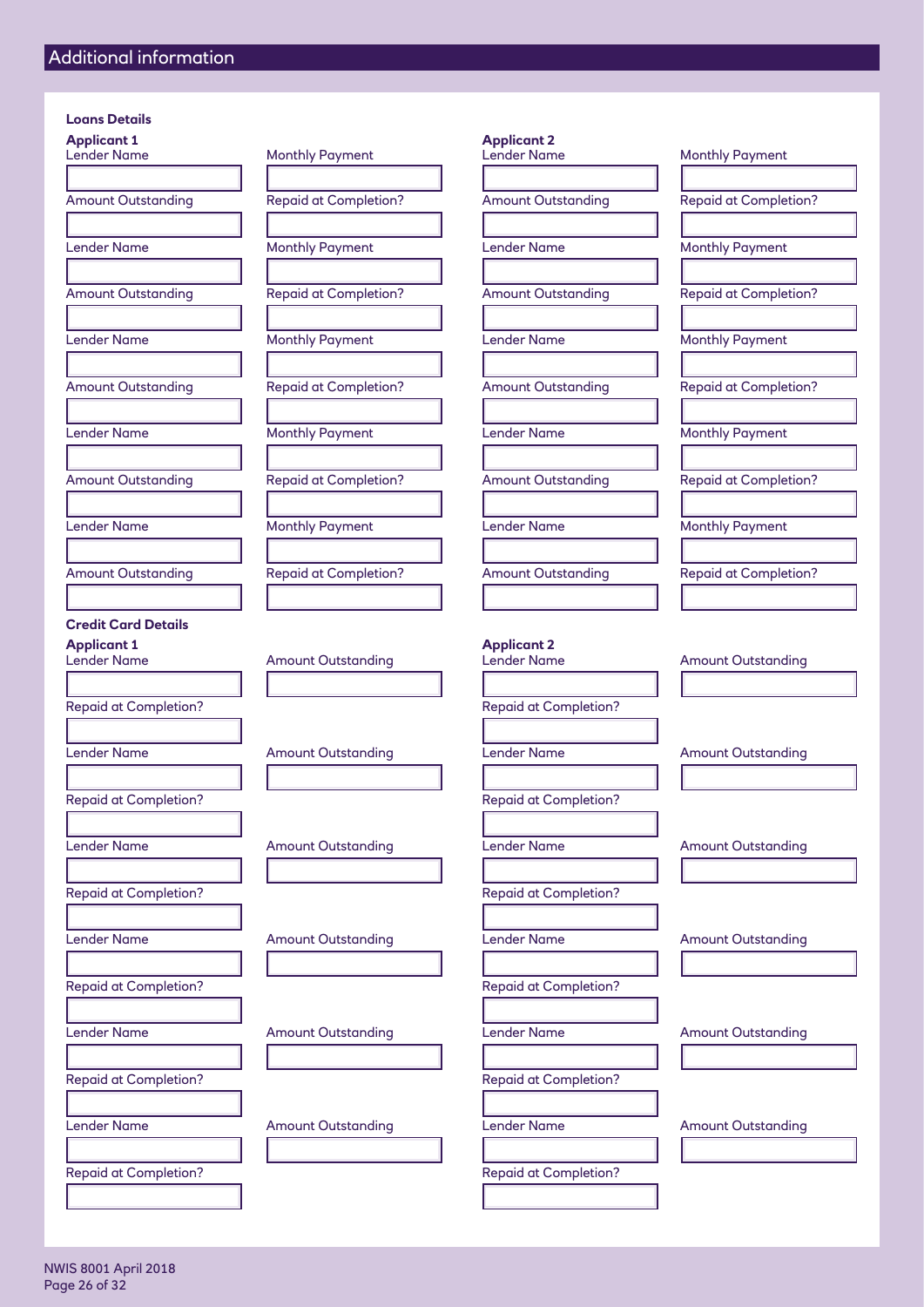| <b>Credit Card Details</b>   |                           |                              |                           |
|------------------------------|---------------------------|------------------------------|---------------------------|
| <b>Applicant 1</b>           |                           | <b>Applicant 2</b>           |                           |
| <b>Lender Name</b>           | <b>Amount Outstanding</b> | <b>Lender Name</b>           | <b>Amount Outstanding</b> |
|                              |                           |                              |                           |
| <b>Repaid at Completion?</b> |                           | <b>Repaid at Completion?</b> |                           |
|                              |                           |                              |                           |
| <b>Lender Name</b>           | <b>Amount Outstanding</b> | Lender Name                  | <b>Amount Outstanding</b> |
|                              |                           |                              |                           |
| <b>Repaid at Completion?</b> |                           | <b>Repaid at Completion?</b> |                           |
|                              |                           |                              |                           |

#### **Existing Buy To Let Property Details**

| Lender | <b>Property</b><br><b>Value</b> | <b>Mortgage</b><br><b>Outstanding</b> | <b>Monthly</b><br><b>Mortgage</b><br><b>Payment</b> | <b>Monthly Rental Applicant 1 Applicant 2</b><br><b>Income (Gross)</b> |  |
|--------|---------------------------------|---------------------------------------|-----------------------------------------------------|------------------------------------------------------------------------|--|
|        |                                 |                                       |                                                     |                                                                        |  |
|        |                                 |                                       |                                                     |                                                                        |  |
|        |                                 |                                       |                                                     |                                                                        |  |
|        |                                 |                                       |                                                     |                                                                        |  |
|        |                                 |                                       |                                                     |                                                                        |  |
|        |                                 |                                       |                                                     |                                                                        |  |
|        |                                 |                                       |                                                     |                                                                        |  |
|        |                                 |                                       |                                                     |                                                                        |  |
|        |                                 |                                       |                                                     |                                                                        |  |
|        |                                 |                                       |                                                     |                                                                        |  |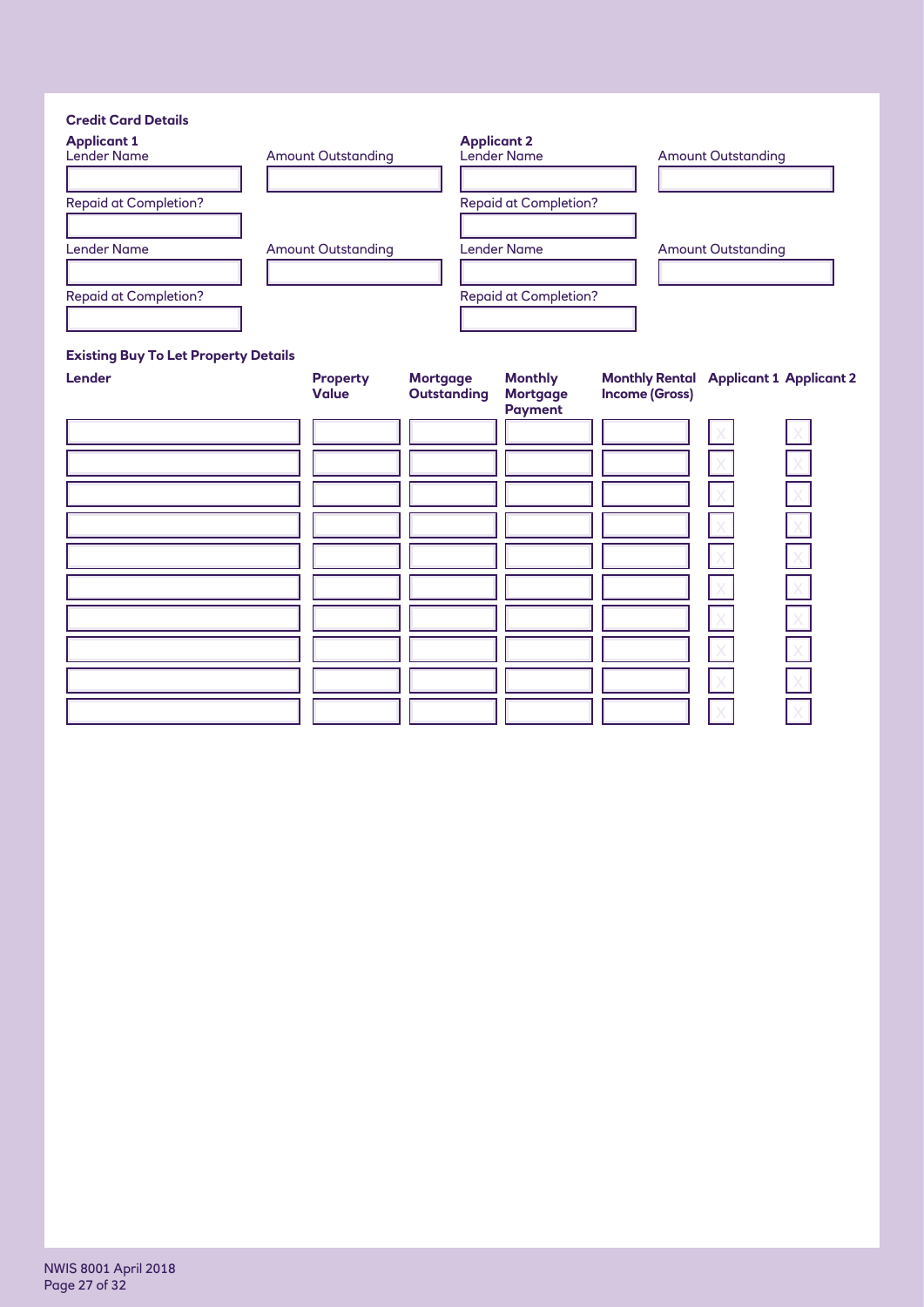| <b>Applicant 1</b>                                                                         |                                            | <b>Applicant 2</b> |                                            |
|--------------------------------------------------------------------------------------------|--------------------------------------------|--------------------|--------------------------------------------|
| <b>1. ABOUT YOU</b>                                                                        |                                            |                    |                                            |
| <b>Present address other details</b>                                                       |                                            |                    |                                            |
| <b>Previous address other details</b>                                                      |                                            |                    |                                            |
|                                                                                            |                                            |                    |                                            |
| 2. Previous address                                                                        |                                            |                    |                                            |
|                                                                                            |                                            |                    |                                            |
| <b>Owner</b>                                                                               | <b>Tenant</b>                              |                    | <b>Owner</b><br><b>Tenant</b>              |
|                                                                                            |                                            |                    |                                            |
|                                                                                            | <b>Living with parents</b><br><b>Other</b> |                    | <b>Living with parents</b><br><b>Other</b> |
| Other details                                                                              |                                            |                    |                                            |
| Date moved in                                                                              |                                            |                    |                                            |
| <b>Previous address 3</b>                                                                  |                                            |                    |                                            |
|                                                                                            |                                            |                    |                                            |
| <b>Owner</b>                                                                               | <b>Tenant</b>                              |                    | <b>Owner</b><br><b>Tenant</b>              |
|                                                                                            | <b>Living with parents</b><br><b>Other</b> |                    | <b>Living with parents</b><br><b>Other</b> |
| Other details                                                                              |                                            |                    |                                            |
| Date moved in                                                                              | DIMIM                                      |                    | D M M                                      |
| 3. About your job<br>Not continuously employed details                                     | Applicant 1:<br>Applicant 2:               |                    |                                            |
| 4. About your business<br>Non-recurring items on your profit<br>and loss account details   | Applicant 1:<br>Applicant 2:               |                    |                                            |
| <b>Revaluation of assets carried</b><br>out in the last two years' details                 | Applicant 1:<br>Applicant 2:               |                    |                                            |
| 5. About your finances<br>Arrears, defaulted on payments,<br>or court proceedings' details | Applicant 1:<br>Applicant 2:               |                    |                                            |
| 6. About your property                                                                     |                                            |                    |                                            |
| 7. About your new house purchase                                                           |                                            |                    |                                            |
| 8. About your remortgage or<br>transfer of title                                           |                                            |                    |                                            |
| 9. Your repayment method<br>Other repayment type details                                   |                                            |                    |                                            |
| <b>Product 1</b>                                                                           |                                            |                    |                                            |
| <b>Product 2</b>                                                                           |                                            |                    |                                            |
| <b>Product 3</b>                                                                           |                                            |                    |                                            |
| Is Product 1 ported? Yes                                                                   | Is Product 2 ported? Yes<br>No             | No                 | Is Product 3 ported? Yes<br>No             |
| <b>Product 1 Account Number</b>                                                            | <b>Product 2 Account Number</b>            |                    | <b>Product 3 Account Number</b>            |
|                                                                                            |                                            |                    |                                            |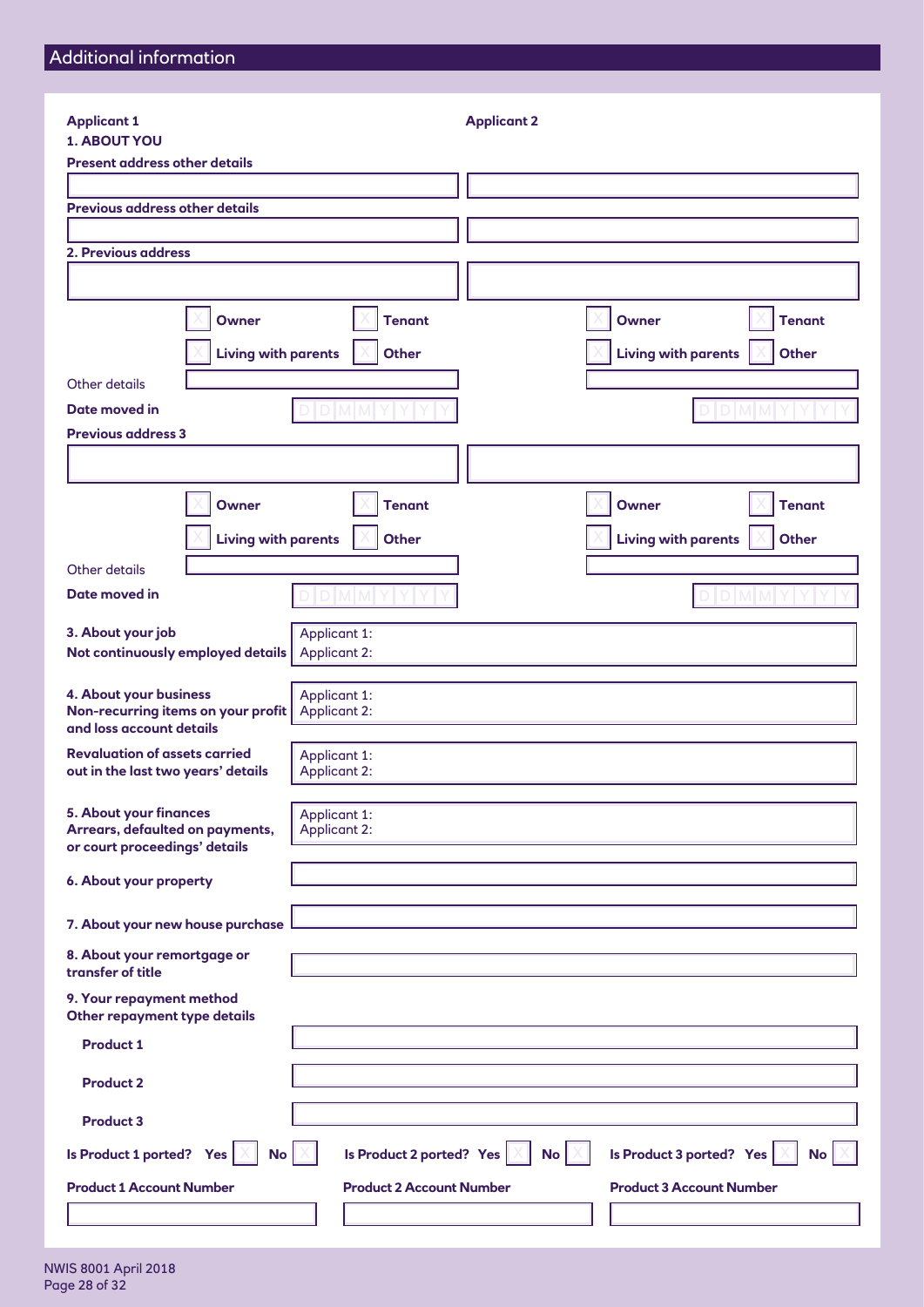#### Adviser declaration to be completed in all cases

By submitting this mortgage application I, the Intermediary, confirm that:

- The details in this application are submitted on behalf of the applicant(s) named on this form and with their consent.
- I have discussed affordability of this mortgage fully with the applicant(s) and the applicant(s) have been advised of the need to provide accurate details of their income. In my opinion the mortgage loan requested is affordable, based on the income details provided by the applicant(s).
- I have read the NatWest Intermediary Solutions Terms of Business and agree that these Terms will apply to the processing of this application and all related business.

Name

NWIS 8001 April 2018 Page 29 of 32

Date  $D$  D M M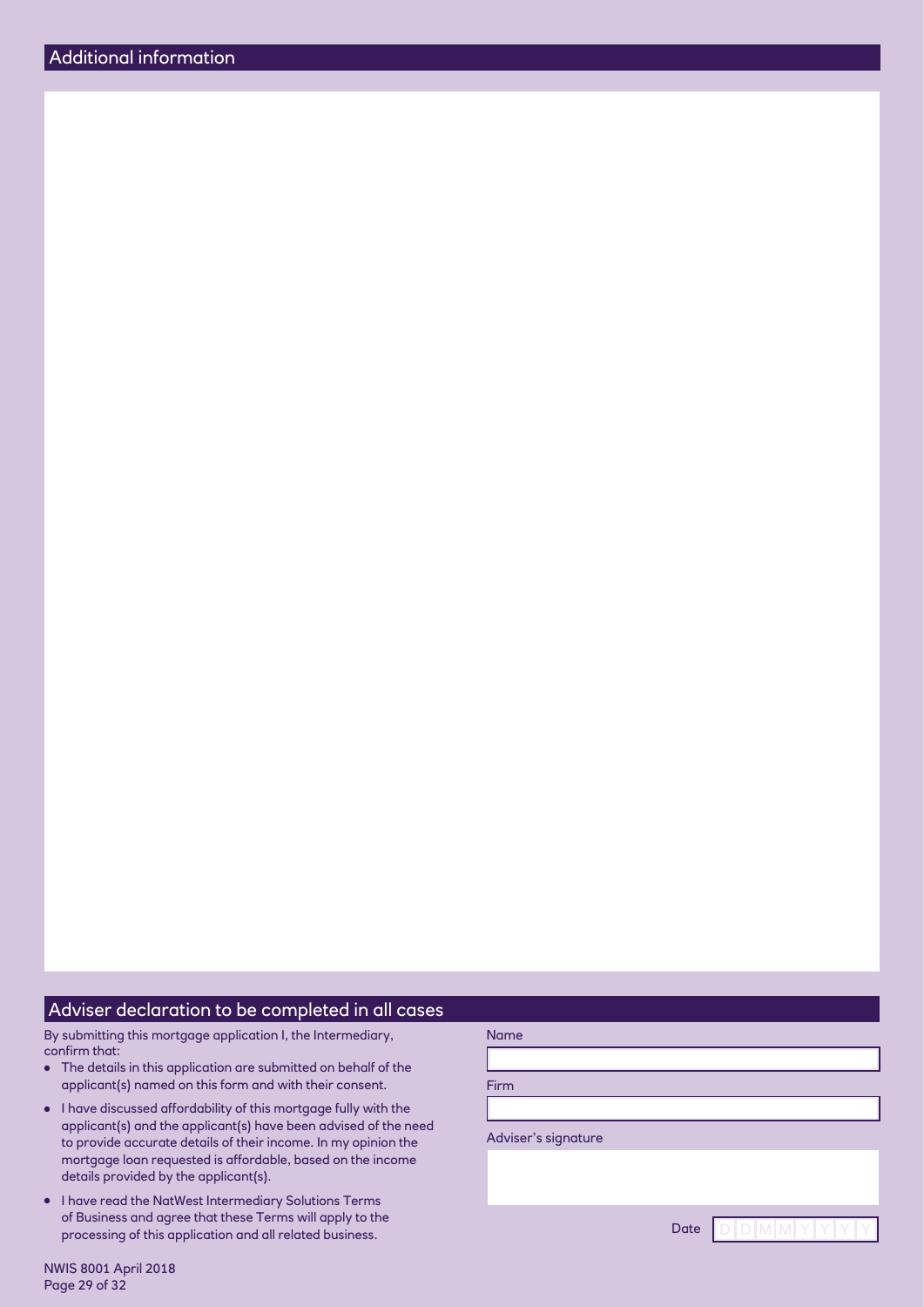## Customer declaration to be completed in all cases

#### **General:**

I/We would like to apply for this mortgage.

- The information supplied in this application is true and complete to the best of my/our knowledge and belief. I/We will tell you if the information changes before the application is finalised.
- I/We agree that should the mortgage proceed to completion, our legal representatives are instructed to repay any existing mortgages from the new mortgage, and reassign any existing life policies to the policy owners and further to register/record the appropriate Deeds of Discharge.
- I/We understand that you will write to each person over the age of 17 (excluding dependants under 26), who occupies the property. You will give them some basic details about the mortgage and ask them to sign a consent form in case they have an interest in the property.

#### **Fees and funds release:**

- If this application is approved, where applicable, I/we will pay the valuer's fee for the valuation and all legal costs and expenses incurred in connection with the mortgage and any security granted for the mortgage whether or not such security is ultimately granted in your favour.
- I/We understand that unless we are notified otherwise, the release of funds for further advances, retentions held or other promotional refunds or payments (where applicable) will be made to the account nominated on my/our direct debit mandate.

#### **Enquiries:**

- I/We authorise you to make any enquiries you consider necessary for confirmation of the information in this application and for for confirmation of the information in this application and for credit assessment and this includes contacting my/our legal representatives, current and former employers, bankers, accountants and landlords where appropriate.
- I/We understand that this may involve obtaining a reference from my/our employer(s) and confirm that the employer information contained in this application may be used for this purpose.
- I/We agree that my/our current lenders may be contacted for the purpose of obtaining the title deeds to the property and details of my/our accounts.

#### **Disclosure of my/our information:**

- I/We authorise you to disclose information relating to this application to: (i) anyone who has good reason to know in connection with this application, (ii) you, (iii) other Royal Bank of Scotland Group companies and their employees and agents, (iv) credit reference agencies, (v) any policy holder or the beneficial owner of any other financial or other investment(s) intended by me/ us to provide for repayment of the loan and (vi) fraud prevention agencies, who may make the information available to other lenders.
- I/We understand and agree that in connection with this application you may search the files of credit reference agencies and such search(es) will leave a 'footprint' on my/our file, and you may also disclose details of the performance of the account and my/our status to the agencies. These 'footprints' and performance details may be accessed by other financial companies in connection with any applications for credit that I/we make to them.
- I/We consent to you disclosing any information relating to me/us, the loan, the property(ies) and all relevant matters, including copies of any related documentation, to any policy holder or the beneficial owner of any other financial or other investment(s) intended by me/ us to provide for repayment of the loan and to any other individual(s) or body(ies) to whom you are required or deem necessary or desirable to disclose such information. I/We agree that the lender may at any time in the future assign or transfer all or any of its rights, benefits, and obligations in respect of the loan, the legal charge/standard security over the property and any other security or property charged to, or available as security for the loan to, any person or body as you may think fit. I/We agree that you may pass financial or other information relating to me/us to any such potential transferee, assignee or other third party and such other third party may rely upon the truth and accuracy of any information or representation made by me/us at my/our request to you.

#### **Customer Signature(s)** Main applicant and the state of the state of the Joint applicant

**Affordability:**

● I/We can afford the monthly payments (including, if applicable, the monthly payments during the initial interest rate deal period(s) and the monthly payments following the expiry of the initial deal period(s)) after taking account of my/our regular monthly expenditure and other financial commitments. I/We appreciate that interest rates are likely to change and understand that my/our mortgage payments may increase over time. I/We have discussed this with you and are aware that taking on new/additional financial commitments of any kind during the period of the mortgage could affect the ability to pay the mortgage payments as they become due, and that my/our home may be repossessed if I/we fail to maintain the mortgage payments.

#### **How we will use and share your information**

- We share your information with: other companies in our group
- **credit reference agencies, so we can:**
	- do a credit check this can affect your credit score (we don't do one if you're just opening a savings account)
	- do an identity check this could be done on you and anyone else who's linked to the account, but it doesn't affect your credit score
	- protect you and comply with laws we must share information about how you manage your account, like payments made in, your balance, credit limits and any missed loan payments. They may also share this with other organisations.
- ● **fraud prevention agencies,** and we also record any identified or suspected fraud, which could mean we have to refuse to provide you with services
- **our business partners,** like the company that makes our debit and credit cards
- ● **industry regulators,** government departments and similar organisations, like HM Revenue and Customs, who might in turn have to share it with other countries.

Credit reference and fraud prevention agencies use your information because they have to prevent fraud and money laundering, to protect you, their business and to comply with laws.

#### **What can happen?**

We'll make decisions based on the automated checks of data we hold and receive about you. You have rights in relation to these decisions, including a right to appeal if your application is declined. If it's declined, we'll usually keep your information for 5 years or longer if needed to comply with the law.

If you want more details about how we use your information or your rights, you can find our full Privacy Notice on the privacy page on our website.

#### **Confirming your agreement**

By continuing with this application, you confirm that you have read and understood how we may use your information in the ways described above and are happy to proceed.

#### **Marketing information**

- RBS would like to keep you informed by letter, phone, email and text message about products, services and offers that we believe may be of interest to you. If you do not wish us to contact you for these purposes, please place a cross in the box. <sup>X</sup>
- ●RBS will not share your information with third parties for [their own] marketing purposes.

#### **Communications about your account**

Notwithstanding your marketing choices above, we will contact you with information relevant to the operation and maintenance of your account by a variety of means including online banking, mobile banking, email, text message, post and/or telephone.



PLEASE ENSURE THE 'ADVISER DECLARATION' IS COMPLETED ON THE PREVIOUS PAGE.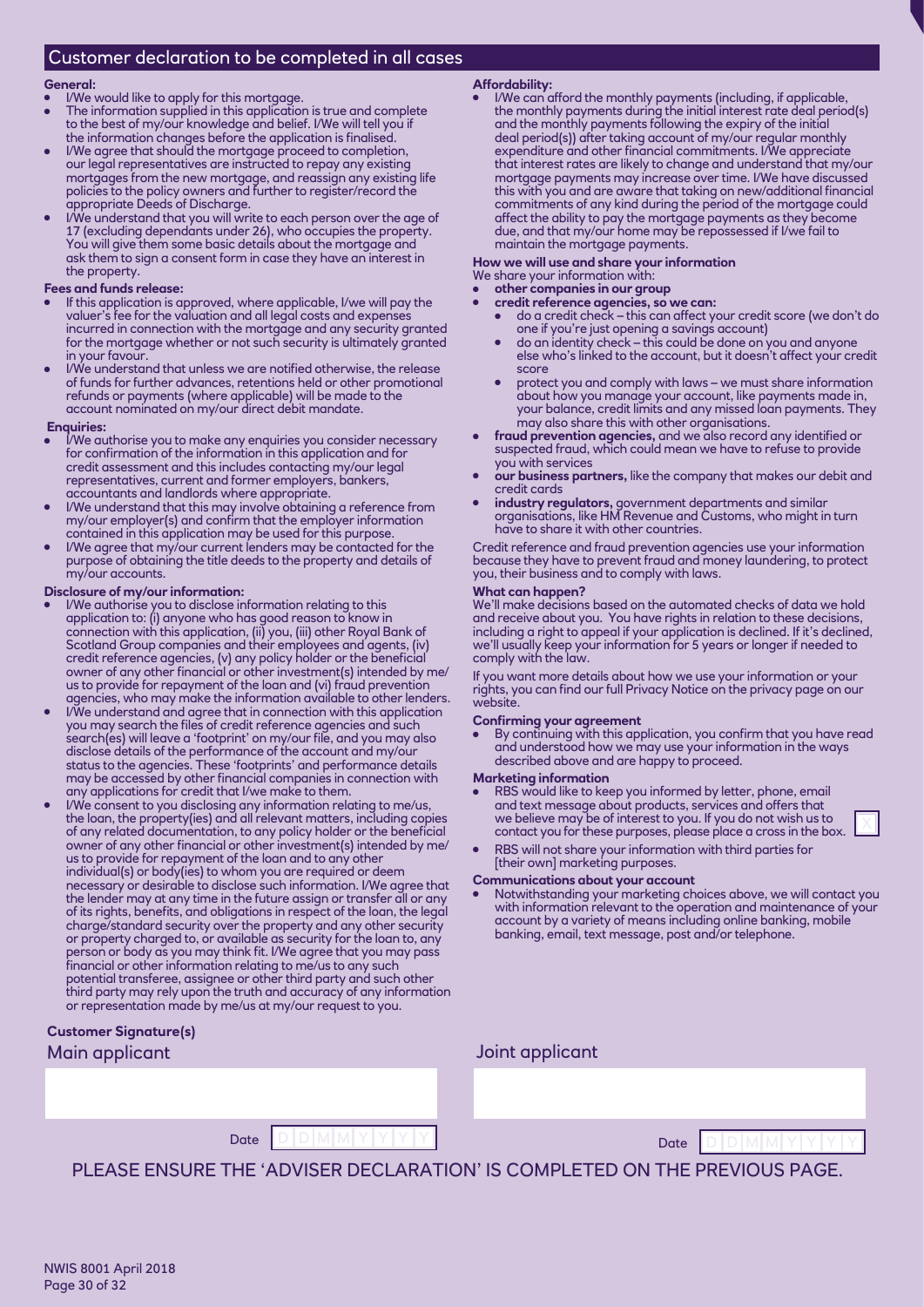## **Intermediary Solutions**

# **2 NatWest**

#### Mortgage Repayments Direct Debit

**Instruction to your Bank or Building Society to pay by Direct Debit**

#### 1. Name and full postal address of your Bank or Building Society Please return completed form to:

| <b>To: The Manager</b>                                                             | <b>Freepost NA</b><br>NatWest Inte                   |
|------------------------------------------------------------------------------------|------------------------------------------------------|
| <b>Bank or</b>                                                                     | Mortgage Co<br>Cartsdyke A<br><b>GREENOCK</b>        |
| <b>Building Society</b>                                                            | <b>PA15 1ED</b>                                      |
| <b>Address</b>                                                                     | 5. The NatWes                                        |
|                                                                                    |                                                      |
|                                                                                    | 6. Day of the n                                      |
| Postcode                                                                           |                                                      |
| 2. Name(s) of account holder(s)                                                    | We will deduct<br>the first occur<br>application, pr |
| $\alpha$                                                                           | the completior<br>full monthly m                     |
| $\mathsf b$                                                                        | after the comp                                       |
| 3. Bank or Building Society account number                                         |                                                      |
| 4. Bank or Building Society sort code                                              |                                                      |
|                                                                                    |                                                      |
|                                                                                    |                                                      |
|                                                                                    |                                                      |
|                                                                                    |                                                      |
|                                                                                    |                                                      |
| Please tear here<br>This Guarantee should be detached and retain                   |                                                      |
|                                                                                    | <b>The Direct Debit Guarantee</b>                    |
| • This Guarantee is offered by all banks and building societies that accept instru |                                                      |





Number 9 9 7 0 3 5

| <b>Freepost NATWEST INTERMEDIARY SOLUTIONS</b> |
|------------------------------------------------|
| NatWest Intermediary Solutions                 |
| Mortgage Centre                                |
| <b>Cartsdyke Avenue</b>                        |
| I GREENOCK                                     |
| $\mathsf I$ PA15 1ED                           |
|                                                |
| 5. The NatWest reference number                |

he month account to be debited

duct your first monthly mortgage repayment on the first curence of the date you have selected on your n, provided this is three working days or more after etion date. If a payment date is not selected your first ly mortgage repayment will be deducted one month completion date.

**The Guarantee should by the Payer** Please tear here Please tear here Please tear here



- **nstructions to pay Direct Debits.**
- ●If there are any changes to the amount, date or frequency of your Direct Debit National Westminster Bank Plc will notify you ten working days in advance of your account being debited or as otherwise agreed. If you request National Westminster Bank Plc to collect a payment, confirmation of the amount and date will be given to you at the time of the request.
- ●If an error is made in the payment of your Direct Debit, by National Westminster Bank Plc or your bank or building society you are entitled to a full and immediate refund of the amount paid from your bank or building society: – If you receive a refund you are not entitled to, you must pay it back when National Westminster Bank Plc asks you to.
- You can cancel a Direct Debit at any time by simply contacting your bank or building society. Written confirmation may be required. Please also notify us.

NWIS 8001 April 2018 Page 31 of 32